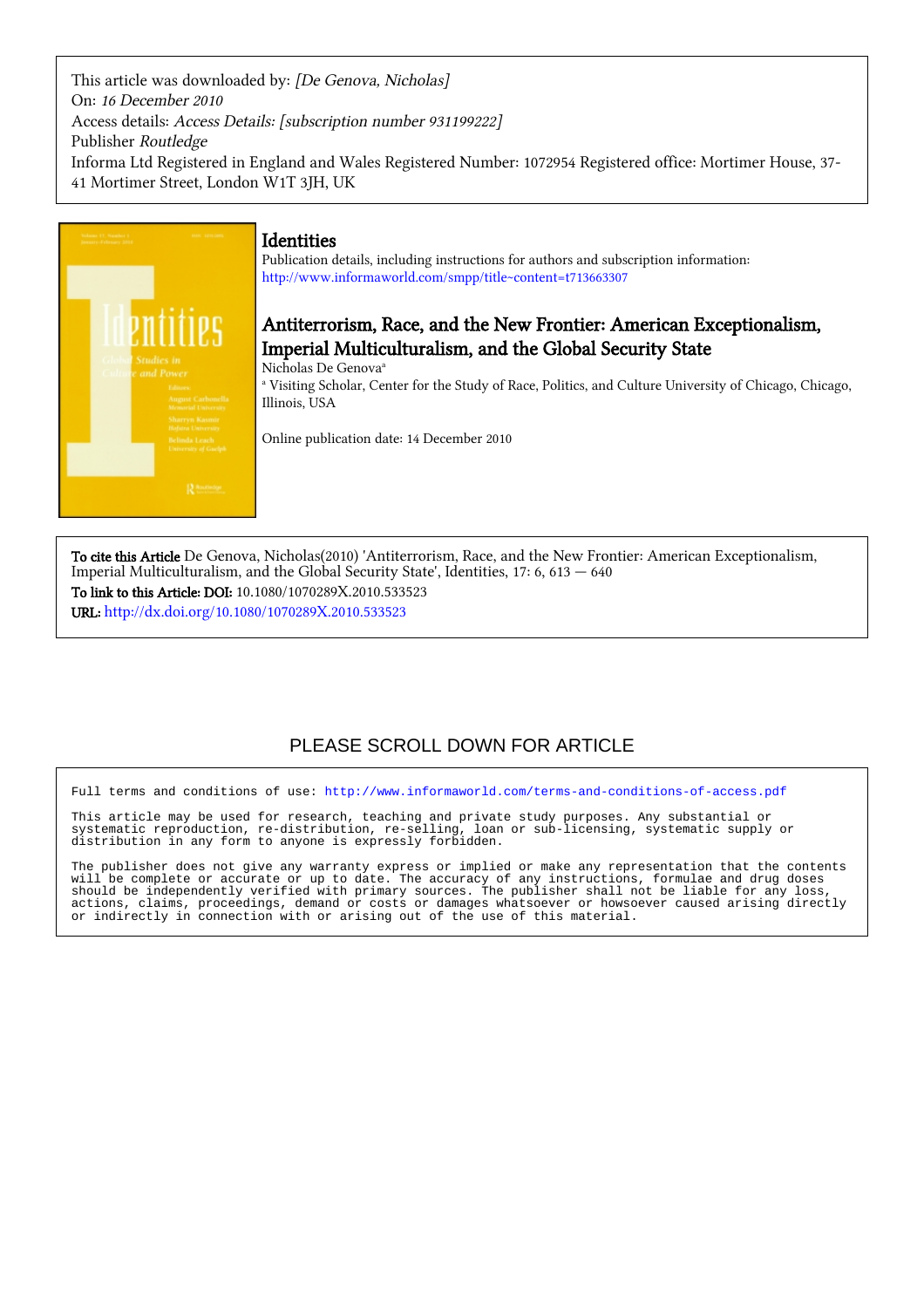

## **Antiterrorism, Race, and the New Frontier: American Exceptionalism, Imperial Multiculturalism, and the Global Security State**

#### **Nicholas De Genova**

Visiting Scholar, Center for the Study of Race, Politics, and Culture University of Chicago, Chicago, Illinois, USA

*Following Barack Obama's election as United States president, the illusion that the worst excesses of the Bush administration are now simply finished must be tempered by a sober assessment of the deeply consequential institutionalization of antiterrorism as the intransigent idiom of a new species of security state formation. Obama's assumption of responsibility for the conduct of the so-called War on Terror has committed him to the dominant ethos of antiterrorism and a multifaceted program of securitization, "domestically" and internationally. Furthermore, the task of reinvigorating United States nationalism by exalting American exceptionalism is one that deeply conjoins Obama with his predecessor. This is, perhaps, nowhere so evident as in Obama's dissimulations of the racial singularity and salience of his accession to the presidency. Indeed, he compulsively deracialized his election in favor of an American exceptionalist gesture of patriotic postracialism. This essay interrogates the relation between this "postracial" Americanism and a distinctly imperial multiculturalism. Through this "postracial" and assimilationist vision of empire, and by means of the crucial (racially ambiguous) figure of the Muslim, the United States has fashioned itself as the decisive police power of an incipient Global Security State, charged with putting in order the wild new frontiers of an unruly planet.*

*Key Words: Race, postracialism, War on Terror, the Muslim Question, Obama, United States, empire*

## **From homeland security to a global security state?**

In the wake of the election of Barack Obama to the United States presidency, the facile illusion that the most pernicious aspects of the administration of George W. Bush are now simply finished, or will be promptly rectified by a new regime in the White House, must be tempered by a sober and intrepid assessment of the deeply consequential institutionalization of antiterrorism. Antiterrorism must be recognized as not merely a paranoid and self-serving rhetorical ploy but rather as the intransigent idiom of a new species of security state formation (De Genova 2007a, 2009). As Marx incisively notes, "Security is the supreme social concept of civil society; the concept of the police"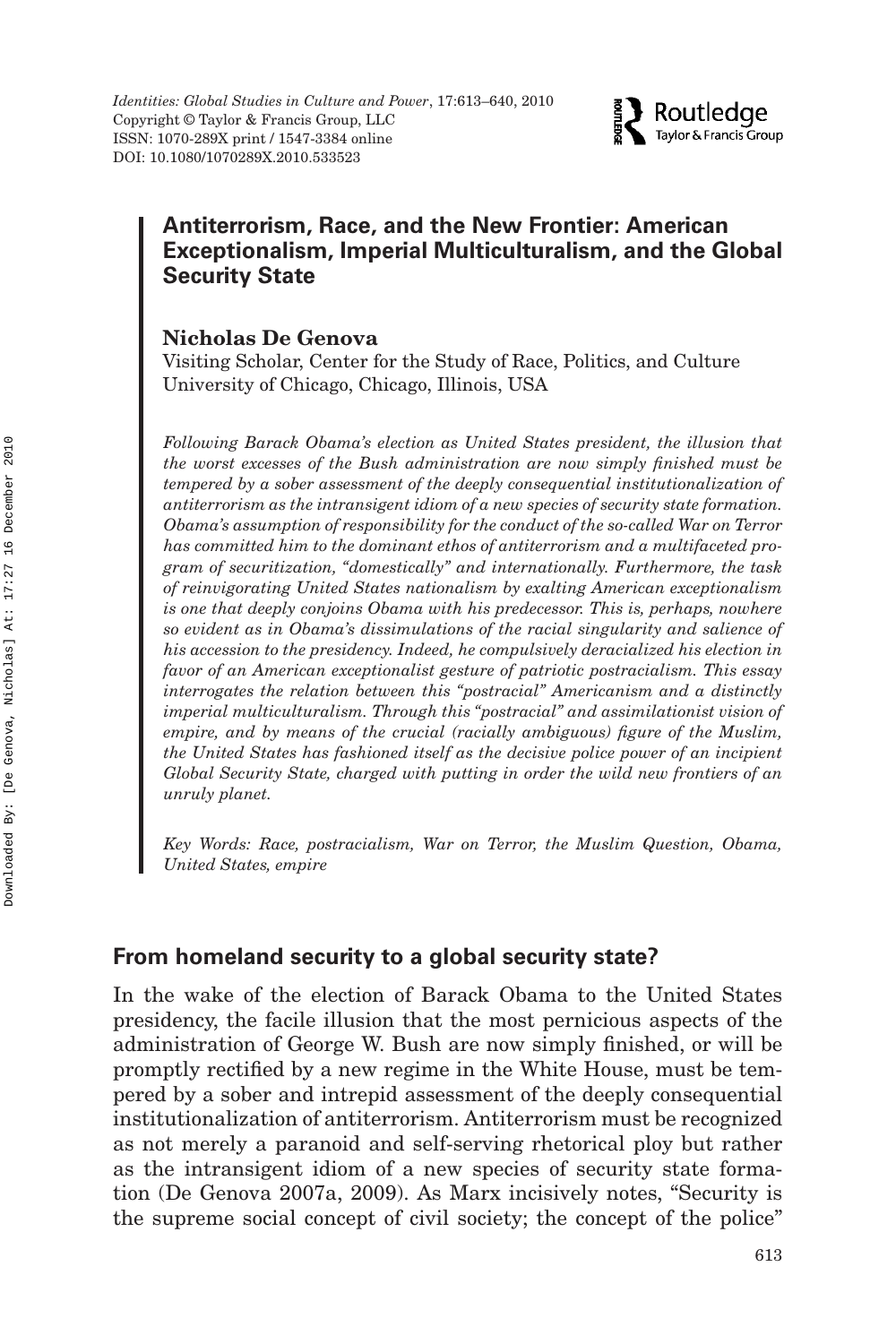(1843*/*1978: 43). The entrenchment of the Homeland Security State, domestically, has been inextricable from the so-called War on Terror's mission of *global* policing and the "exceptional" status of the United States regarding the task of subjugating and putting in order the wild new frontiers of an unruly planet. One need only note that, in his speech on the evening of the election, Obama found it imperative to proclaim to the world: "And to all those watching tonight from beyond our shores, from parliaments and palaces to those who are huddled around radios in the forgotten corners of our world . . . a new dawn of American leadership is at hand. To those who would tear this world down—we will defeat you" (4 November 2008). Here was the requisite signal and the belligerent affirmation of an imperial will to overpower those who might dare to set themselves up as the enemies of "this world," which is to say *this global regime of capital accumulation and its regnant sociopolitical order*.

To adequately assess the meaning of Obama's characteristically "presidential" avowal to assert the role of the United States as caretaker and police enforcer for "this world," however, it is necessary to more fully examine the decidedly *globalist* current in the already well-worn doctrines and dictates established by the Bush administration over the course of its self-anointed Global War on Terror. Of course, this more cosmopolitan dimension of Bush's politics has often been overlooked in the face of the bombastic United States chauvinism and effusive parochialism of the other alternating current in Bush's discourse—his militaristic and millenarian United States nationalism. It is precisely in dialogue with that latter "American exceptionalist" legacy of his predecessor that Obama also declared: "If there is anyone out there who still doubts that America is a place where all things are possible . . . tonight is your answer. . . . So let us summon a new spirit of patriotism" (4 November 2008). Thus, the task of exalting and reinvigorating United States nationalism is one that deeply conjoins Obama and Bush, just as much as any dispute between them over the proper conduct of the so-called war against terrorism commits them together to a shared ethos of antiterrorism and a multifaceted material and practical program of securitization, "domestically" and internationally.

Obama's long-standing commitment to escalate and expand the war in Afghanistan—and now, also Pakistan—would seem to only further corroborate these extravagant, seemingly gratuitous, gestures of distinctly imperial "presidentialism" (Nelson 2006). In fact, it is *Pakistan* that is now identified as the centerpiece of this revised War on Terror. The new administration promptly outlined its revised policy in a White Paper issued within the first months of Obama's presidency: "*In Pakistan*, al Qaeda and other groups of jihadist terrorists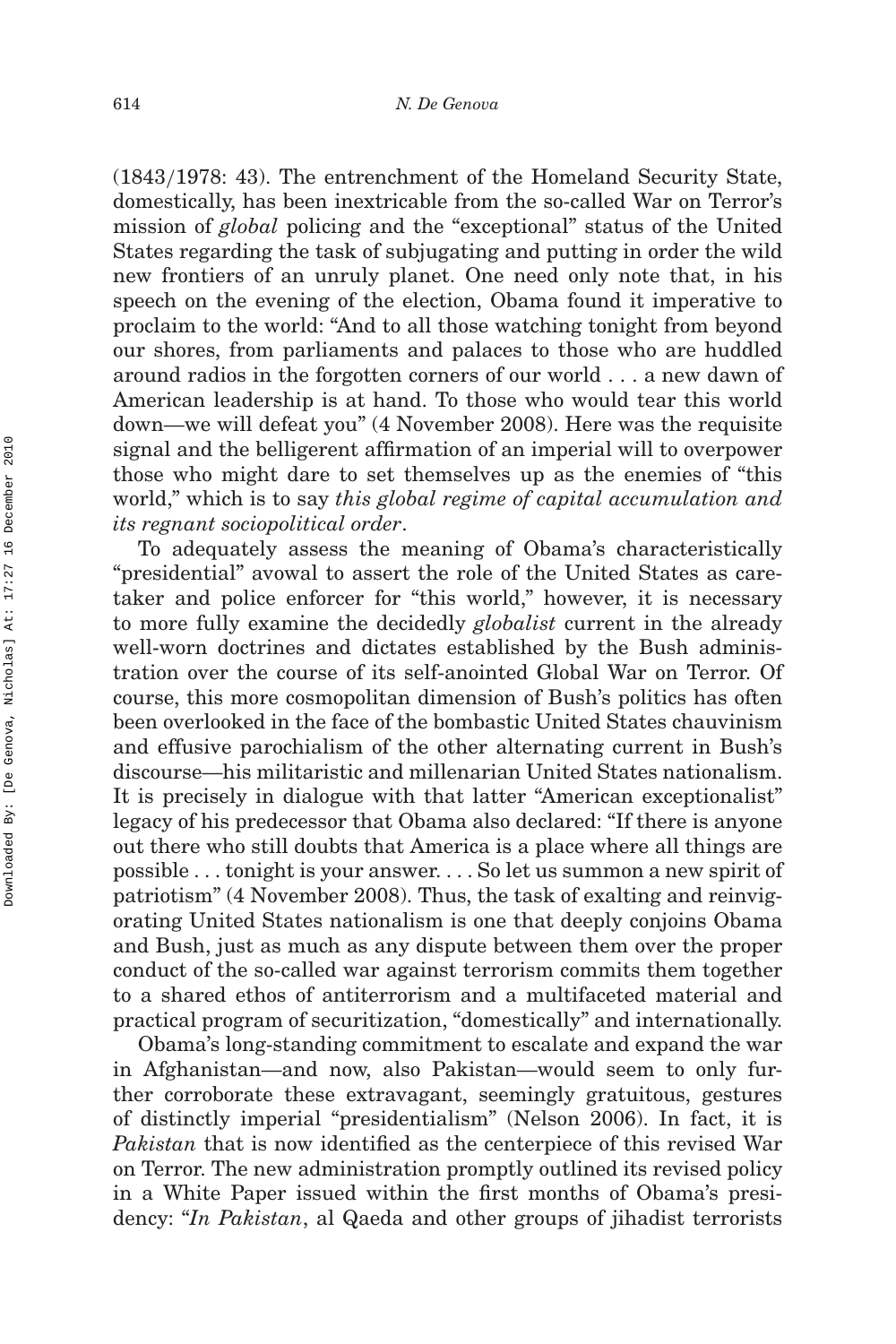are planning new terror attacks. . . . the core goal of the United States must be to disrupt, dismantle, and defeat al Qaeda and its safe havens *in Pakistan*" (White House 2009: 1; emphases added). Thus, the everamorphous, unbounded, and limitless Global War on Terror continues to pursue its ever-mobile, and always-receding, target. After more than seven years of the Bush administration's official and unrelenting "state of emergency," therefore, this essay is centrally concerned with the ebullience surrounding the Obama presidency, especially inasmuch as it is celebrated as a presumed "return" to "normal." Indeed, one suspects that what we have been witnessing —and what the Obama presidency really signifies—may be precisely the *normalization* of the state of emergency.

Upon announcing his new strategy for the war in Afghanistan and Pakistan, Obama spoke in terms that were luridly reminiscent of his predecessor:

"The situation is increasingly perilous. . . . 2008 was the deadliest year of the war [in Afghanistan] for American forces. . . . So let me be clear: Al Qaeda and its allies – the terrorists who planned and supported the 9*/*11 attacks—are in Pakistan and Afghanistan. Multiple intelligence estimates have warned that al Qaeda is actively planning attacks on the United States homeland from its safe haven in Pakistan. And if the Afghan government falls to the Taliban—or allows al Qaeda to go unchallenged—that country will again be a base for terrorists who want to kill as many of our people as they possibly can. . . . In the nearly eight years since 9*/*11, al Qaeda and its extremist allies have moved across the border to the remote areas of the Pakistani frontier. This almost certainly includes al Qaeda's leadership: Osama bin Laden and Ayman al-Zawahiri. . . . For the American people, this border region has become the most dangerous place in the world. But this is not simply an American problem—far from it. It is, instead, an international security challenge of the highest order. . . . The safety of people around the world is at stake" (27 March 2009).

Here, then, is a condensation of all the key specters associated with the post-September 11, 2001, historical moment (al-Qaeda, Osama bin-Laden, "planning attacks on the homeland," "terrorists who want to kill as many of our people as they possibly can"), reanimating the most vital energies of the so-called "war against terrorism." On the other hand, it is simultaneously figured as an "international security challenge," which is to say it is staged as a matter for global *policing*. Precisely as the official antiterrorist "state of emergency" may appear to have been downgraded and deliberately understated, its very normalization ensures that its perpetuation proceeds apace.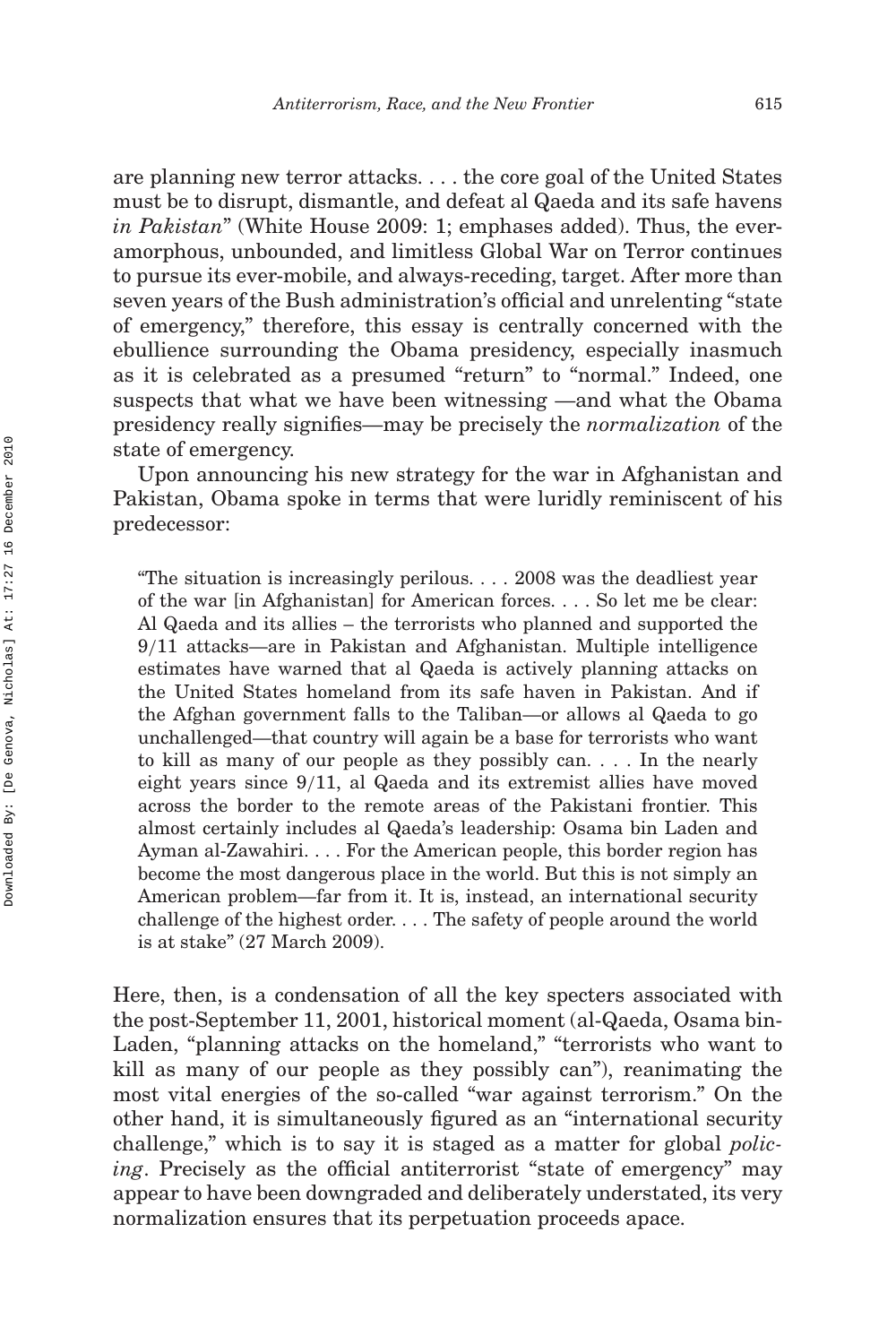The institutionalization of the Homeland Security State and the normalization of the antiterrorist "state of emergency" alert us to the fact that none of these developments can be discounted as merely temporary and anomalous exigencies or aberrations of the Bush White House. These convulsions of United States power have made immediate and persistent demands on the security apparatuses of states throughout the world. Much more than merely a parochial exercise in United States nationalist insularity, therefore, this new round of state formation has sought to streamline the proliferating governmentalities of what may be productively considered to be an incipient *Global* Security State. This essay cannot fully elucidate the globalizing (and avowedly globalist) tendencies of antiterrorist security state formation. Rather, the identification of such a supranational and quasi-imperial project is posited here more simply as a broad conceptual framework and working hypothesis through which to pose more specific questions about new formations of "race" at the distinct intersection of American exceptionalism and an imperial multiculturalism enacted and embodied through the Obama presidency. What I am designating to be the Global Security State may be understood, following a methodological protocol in the work of Henri Lefebvre, to be an epistemological "object" already included in the very hypothesis that seeks to comprehend it, and in this sense "a "*possible* object," a "*virtual* object" (1970*/*2003: 3; emphases in original), in which the "possible is also part of the real," and, inasmuch as it may remain partial, incipient, and incomplete, is nevertheless indicative of definite tendencies, directions, and orientations (45). In this regard, the escalation and proliferation of diverse governmental technologies of securitization, especially following the events of 11 September 2001, must be situated in relation to the larger historical framework of the global order of neoliberal capitalism.

Neoliberalism has been well established over the course of the last three decades as an effectively hegemonic, if nonetheless evertenuous and convulsively fraught, sociopolitical order on a global scale (see Brenner et al. 2009; cf. Brenner and Theodore 2002). David Harvey notes this hegemony of neoliberalism "as a universalistic mode of discourse as well as a foundation for public policies worldwide" that "increasingly defines the commonsense way many of us interpret, live in, and understand the world" (2009: 57). Harvey (2005, 2006) has persuasively elaborated the history of neoliberalism as both an ideological project, "a new economic orthodoxy regulating public policy in the advanced capitalist world" (2006: 15), and as "an unstable and evolving regime of accumulation" (29) distinguished by "the financialization of everything" (24). Harvey makes a potent case for his thesis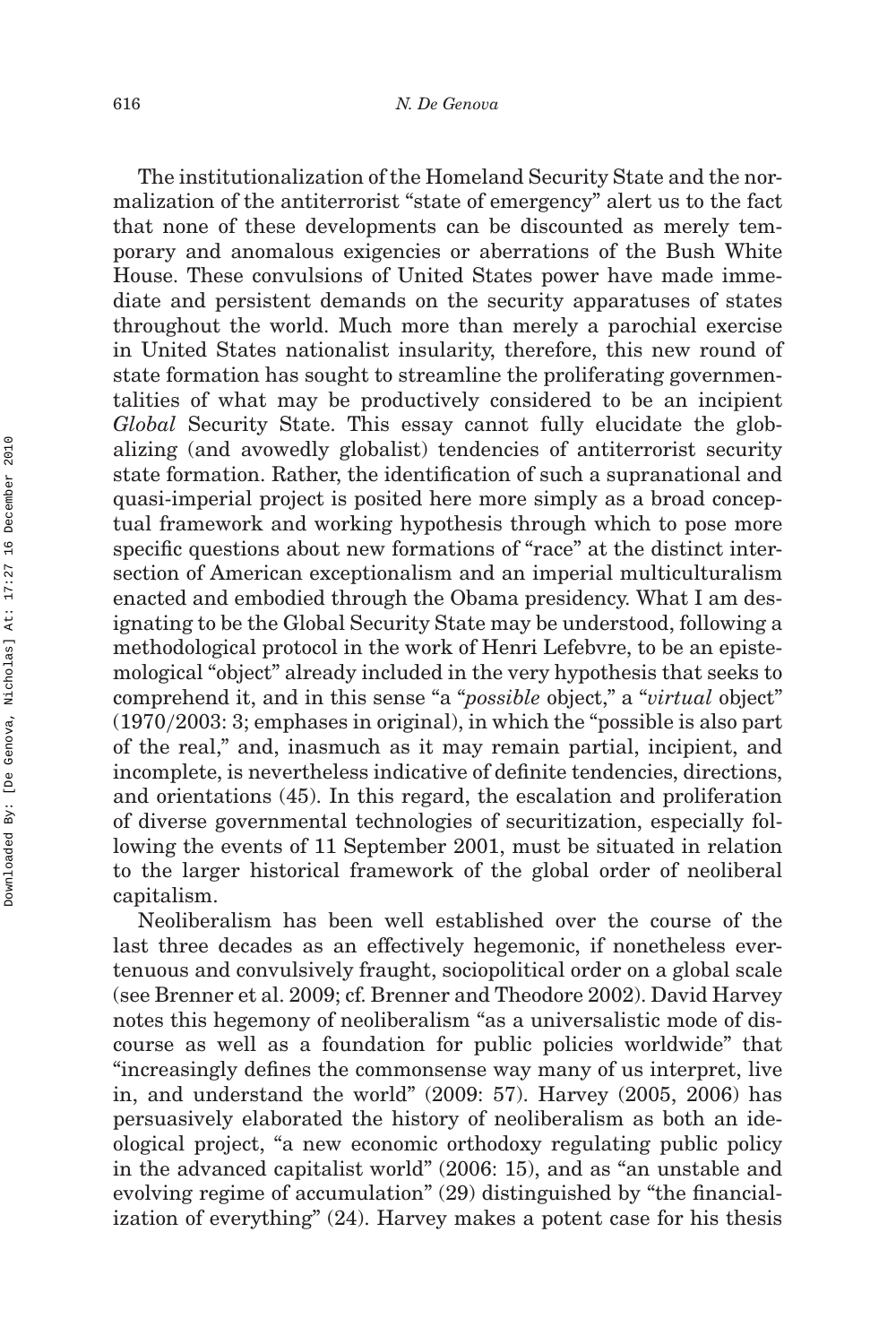that neoliberalism is, in effect, a concerted and ruthless form of class warfare, which, despite its official aversion to state interference in the "private" affairs of the "free" market, has required the assiduous, if multifarious, exercise of state power "to optimize the conditions for capital accumulation no matter what the consequences" at the level of human well-being (25). In particular, neoliberalism has entailed "relentless attacks upon forms of social solidarity incompatible with a system based on personal responsibility and individual initiative" (Harvey 2009: 56–57).

The heterogeneous tactics of individualization within the larger strategy of neoliberalism refer us to the politics of *citizenship* and its recomposition of social relations of struggle. Michel Foucault was a prescient early critic of the neoliberal theory of "human capital" whereby wage laborers come to be refigured as individual "autonomous entrepreneurs with full responsibility for their own investment decisions . . . the entrepreneurs of themselves" (Lemke 2001: 199). With the neoliberal onslaught of privatization aimed at dismantling the welfare state (and other forms of state ownership) wholesale, on a global scale, many scholars, inspired by Foucault's insights, have analyzed the demise of that now-defunct political rationality in terms of the emergence of a "post-social" reconceptualization of the state, the citizen, and their mutual relations and obligations (see Rose 1996; cf. Rose et al. 2006). These distinctly neoliberal technologies of "responsibilization" impose upon individuals a complex mandate for the care of themselves through a prudential disposition toward their own conduct and well-being. While one manifestation of this new governmentality is pronouncedly privatized and "liberal," however, another—addressed to those (commonly, the racially subordinate) deemed to be intractably "imprudent" and incorrigibly "irresponsible"—is rather more state-driven, frankly authoritarian, and bluntly despotic (e.g., Garland 2001; Inda 2006; Simon 1997; Rosas 2006a; Wacquant 2009). It is here that we may discern the continuum that conjoins the neoliberal politics of criminalization with the larger global governmentality of securitization (De Genova 2007a, 2009; Puar and Rai 2002; Rosas 2006b; Zilberg 2010), and thus we are called to interrogate the profound correspondences between the neoliberal capitalist world order and an incipient Global Security State.

#### **The American exceptionalist "state of exception"**

In his 2009 speech on "national security," delivered on 21 May, the eve of the Memorial Day holiday weekend, Obama implored that "national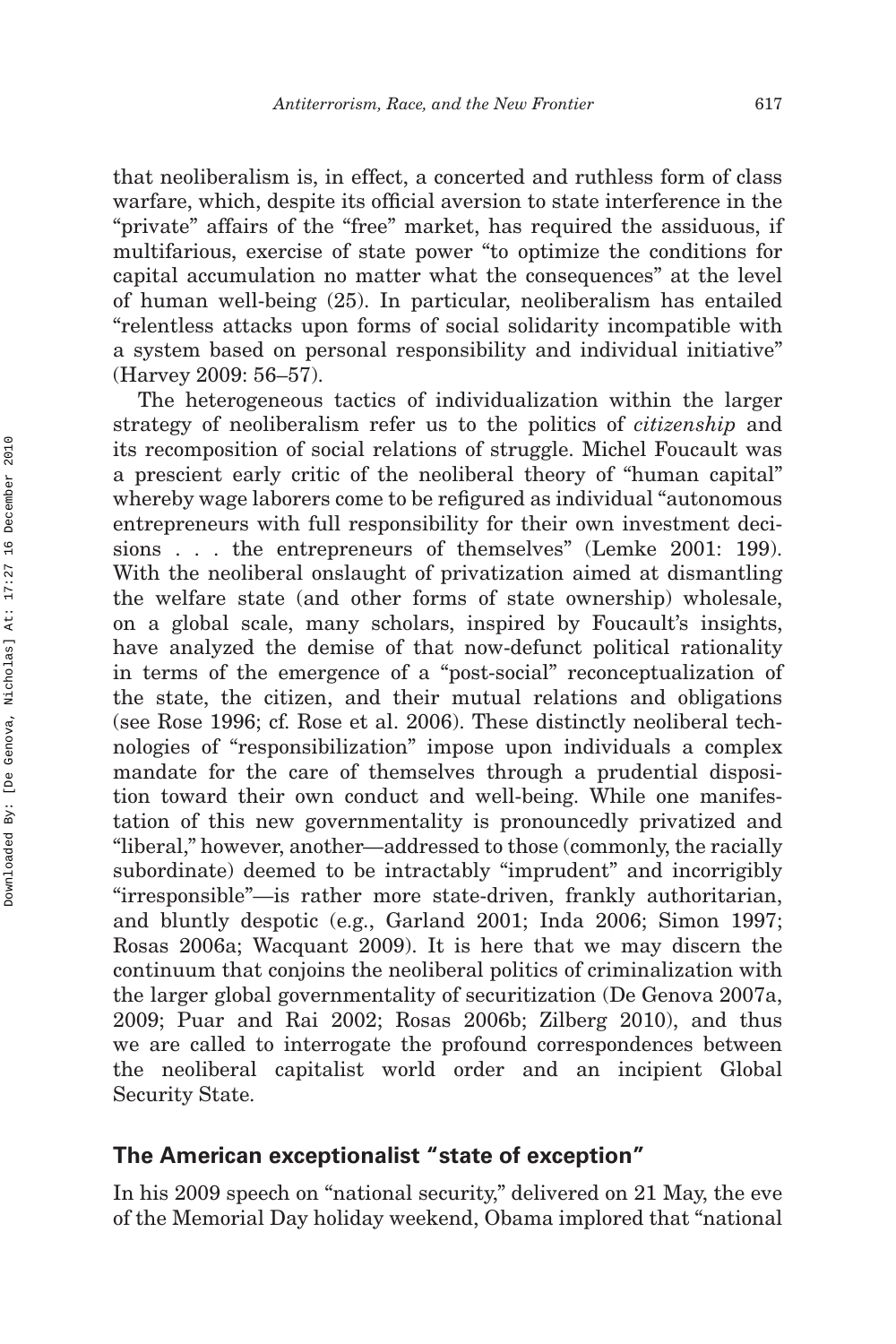security . . . must be a cause that unites us as one people and as one nation." He declared:

"My single most important responsibility as President is to keep the American people safe. . . . And this responsibility is only magnified in an era when an extremist ideology threatens our people, and technology gives a handful of terrorists the potential to do us great harm. . . . *We know* that al Qaeda is actively planning to attack us again. *We know* that this threat will be with us for a long time, and we must use all the elements of our power to defeat it" (emphases added).

#### And further:

"Now, this generation faces a great test in the specter of terrorism. . . Right now, in distant training camps and in crowded cities, there are people plotting to take American lives."

All of this unnerving menace, Obama declared, even as he inadvertently acknowledged that it was indeed a mere "specter," a phantom, was something to be accepted as a matter of *fact*, something that "we know." Where he previously invoked the ever-secretive assurances of "multiple intelligence *estimates*," now he made indubitable pronouncements. And here it is crucial to discern that he spoke not in the broad and inclusive "we" of United States nationhood so much as in the omniscient "we" of the security state. In this context, furthermore, Obama emphatically proclaimed anew: "Now let me be clear: We are indeed at war with al Qaeda and its affiliates," and in the entrenched idiom of the Bush administration's rationalizations for its overseas military adventures, vowed to "take the fight to the extremists who attacked us on 9*/*11" (21 May 2009). Furthermore, in an astounding confluence of events that coincided (as if fortuitously) with Obama's speech, which gave renewed force to the critical purchase of Guy Debord's concept of the society of the spectacle (1967*/*1995), and was very much reminiscent of numerous episodes during the Bush years—the universe appeared to conveniently verify the "objective truth" of a persistent terrorist menace, at home and abroad.<sup>1</sup> The day before Obama's speech, the mass media reported that the Pentagon (in what was then a stillunreleased study) had determined that "one in seven" of the suspected terrorists released from their prolonged detentions in the Guantánamo Bay prison camp "returned" to "terrorist" activity (Bumiller 2009).<sup>2</sup> That same morning, the media reported furthermore that a "homegrown" terror plot involving four Black Muslim ex-convicts (replete with all the trappings of FBI entrapment) was spectacularly foiled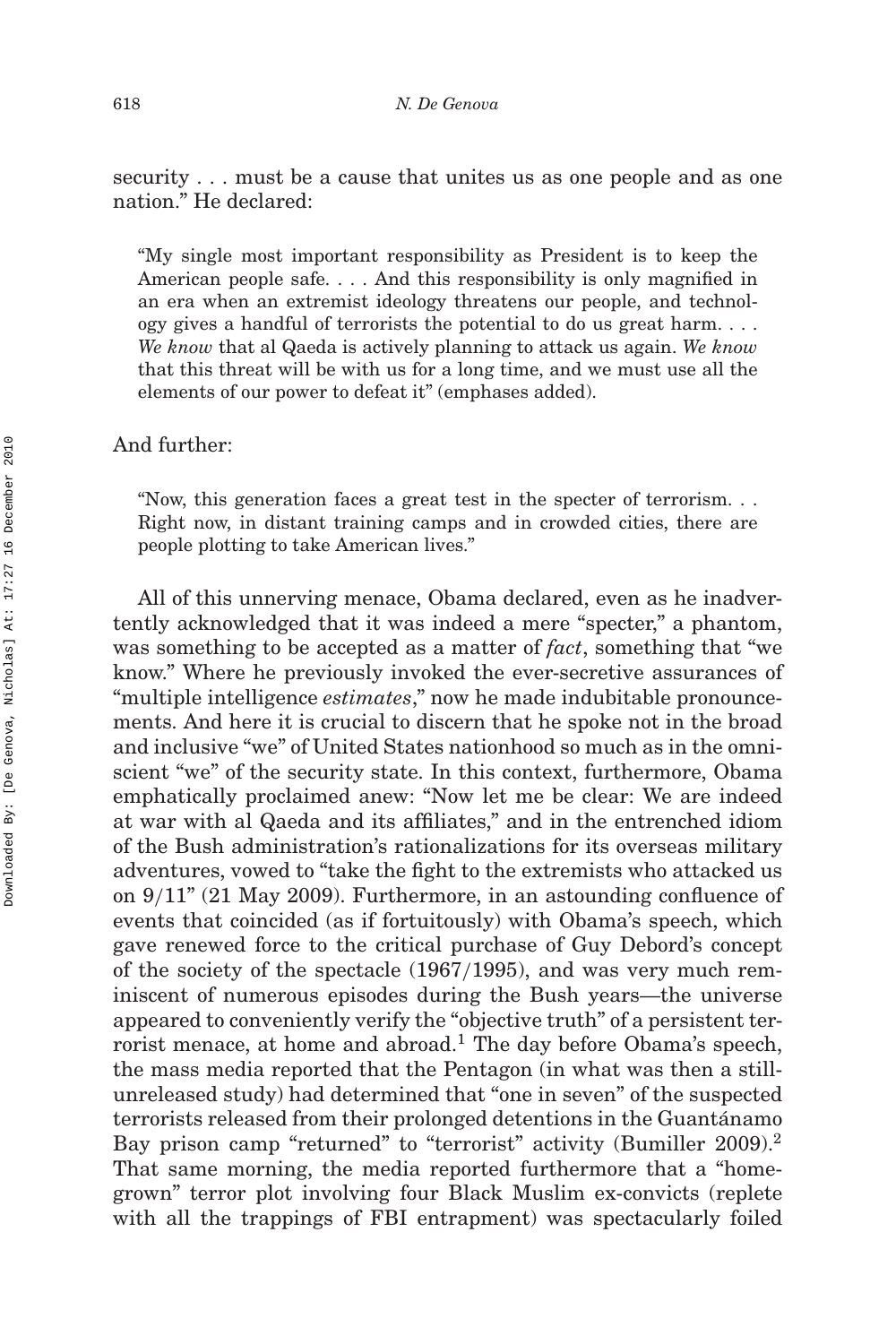in New York City just the night before, and the suspects were being indicted on charges of "a conspiracy to use weapons of mass destruction" (Baker and Hernandez 2009; Wilson 2009).3 The "specter of terrorism"—indeed, the spectacle of terror—was evidently alive and well (De Genova n.d.).

Obama gestured toward the statutory institutionalization of "preventative detention"—something that even the Bush administration had never broached (Stolberg 2009).<sup>4</sup> In addition, in defense of his avowed policy of prospectively subjecting other alleged terrorists to military commissions (albeit, a reformed version), Obama reiterated one of the decisive metaphysical claims of antiterrorism:

"After 9*/*11, we knew that we had entered *a new era*—that enemies who did not abide by any law of war would present new challenges to our application of the law; that our government would need new tools to protect the American people, and that these tools would have to allow us to *prevent* attacks instead of just prosecuting those who try to carry them out" (21 May 2009; emphases added).

In this sense, Obama upheld the logic of the *state of exception* instituted by the Bush administration, even as he openly criticized its "sincere" but "hasty," and ultimately misguided and injudicious, excesses. True to the precise extralegality of any such sovereign decision over the "exception" for which the juridical order may be suspended (Agamben 2003), Obama maintained that the "new era" of antiterrorist securitization presents exigencies for policing or military action that simply cannot be constrained by existing legal statutes and that the norms of constitutionality can be preserved only by means of these exceptional measures. Obama celebrated his strategy in terms of "principles that have been the source of our strength and a beacon to the world." Thus, a reaffirmation of the Rule of Law, with regard to what he frankly depicted as the counterterrorist state of exception, supplied the predictable signal to again uphold "America" *as exception*—lauding "the unique genius of America . . . what makes the United States of America different as a nation."

"American exceptionalism" has always played the role of an elastic sort of myth of origin, an adaptable foundational fiction, for United States nationalism. Indeed, it promotes a double-sided notion of the United States as *exceptional* in human history and worldly affairs. On the one hand, it is trumpeted as a refuge of liberty, a land of opportunity, and the champion of the natural and inalienable "rights of man," and, as such, a nation uniquely anointed by divine providence (Tuveson 1968; cf. Horsman  $1981$ <sup>5</sup>. On the other, it is the "exception" among the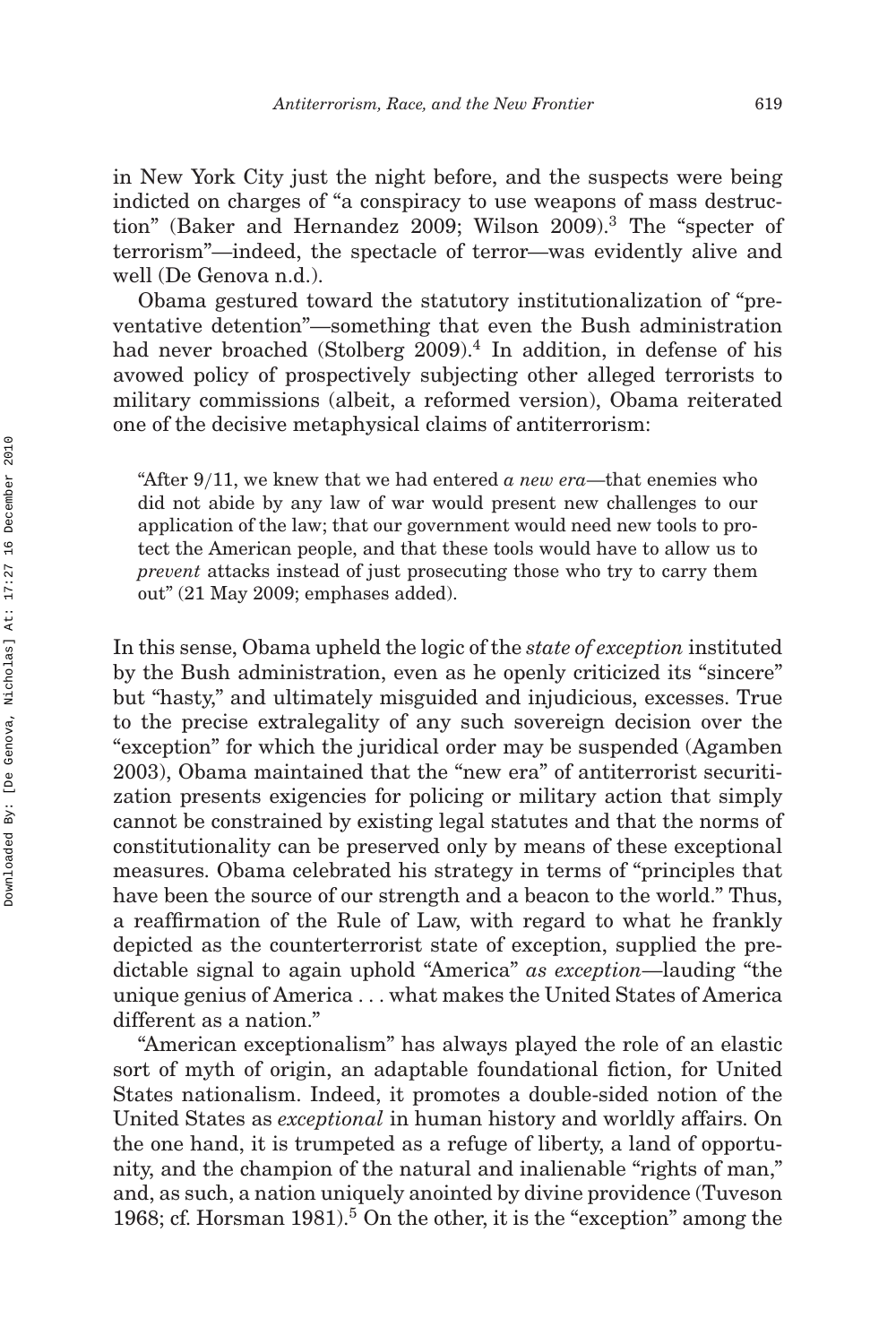world's formerly colonial powers—an "empire of liberty," the bastion of freedom which putatively disavows and repudiates the temptations of colonial subjugation (Williams 1980). In this respect, American exceptionalism has always operated to crucially distinguish the United States from Europe, and a critical understanding of its enduring salience is key to discerning the fault lines and dynamic tensions that fracture any simpler orientalist construction of a monolithic project of "Western civilization" that might otherwise unite them (Nayak and Malone 2009). In both aspects, nonetheless, this exceptionalist certitude is infused by an implacable and irrepressible optimistic faith in the intrinsic goodness of the "American" endeavor. American exceptionalism paradoxically enables what William Appleman Williams depicts as the odd coupling throughout United States history of "an intense consciousness of *uniqueness*" and "a hyperactive sense of *mission*" (1976: 27, emphasis in original), by which the grand and putatively irreducible "exception" in human affairs was to be promoted as the ultimate and exemplary *model*, the worthiness of which was presumed to be self-evident for emulation by all the world (Adas 2001). As Meghana Nayak and Christopher Malone have argued, this exceptionalist narrative supplies a rationale for answering the constitutively anxious question of how the United States could "establish itself as more humane and more successfully liberal than Europe and yet subdue and conquer Amerindians and eventually others in the name of Western civilization" (2009: 260; cf. De Genova 2006). Where as "America" was understood from its inception to be decisively derived of its European (and specifically, Anglo-Saxon) heritage, it was nonetheless insistently fashioned as a more refined, if not a veritably "pure" and perfect, distillation, poised to reinvigorate Civilization as such and initiate a new era of enlightenment and emancipation at the apex of human history (Morgan 1975; Williams 1976, 1980; cf. Horsman 1981). What has remained perennially at stake, therefore, in the American exceptionalist competition with Europe, is "a distinction . . . as to *who* will set the standards of civilization and normative power, and *how*" (Nayak and Malone 2009: 263; emphasis in original). And beneath this agonistic competition lurks a distinctively "American" moral economy of (self-)righteous deservingness and rightful entitlement.

This double-conception of the United States as exception has thus provided the unlimited charter, historically, for a kind of explicitly and sanctimoniously "anti-colonial" imperialism (De Genova 2007b; cf. Kaplan 1993, 2002; Adas 2001). Global economic and political power and military dominance have been unrelentingly promulgated as both the verification of the United States' singular historical destiny among "nations" and the inevitable and rightful consequence of a purportedly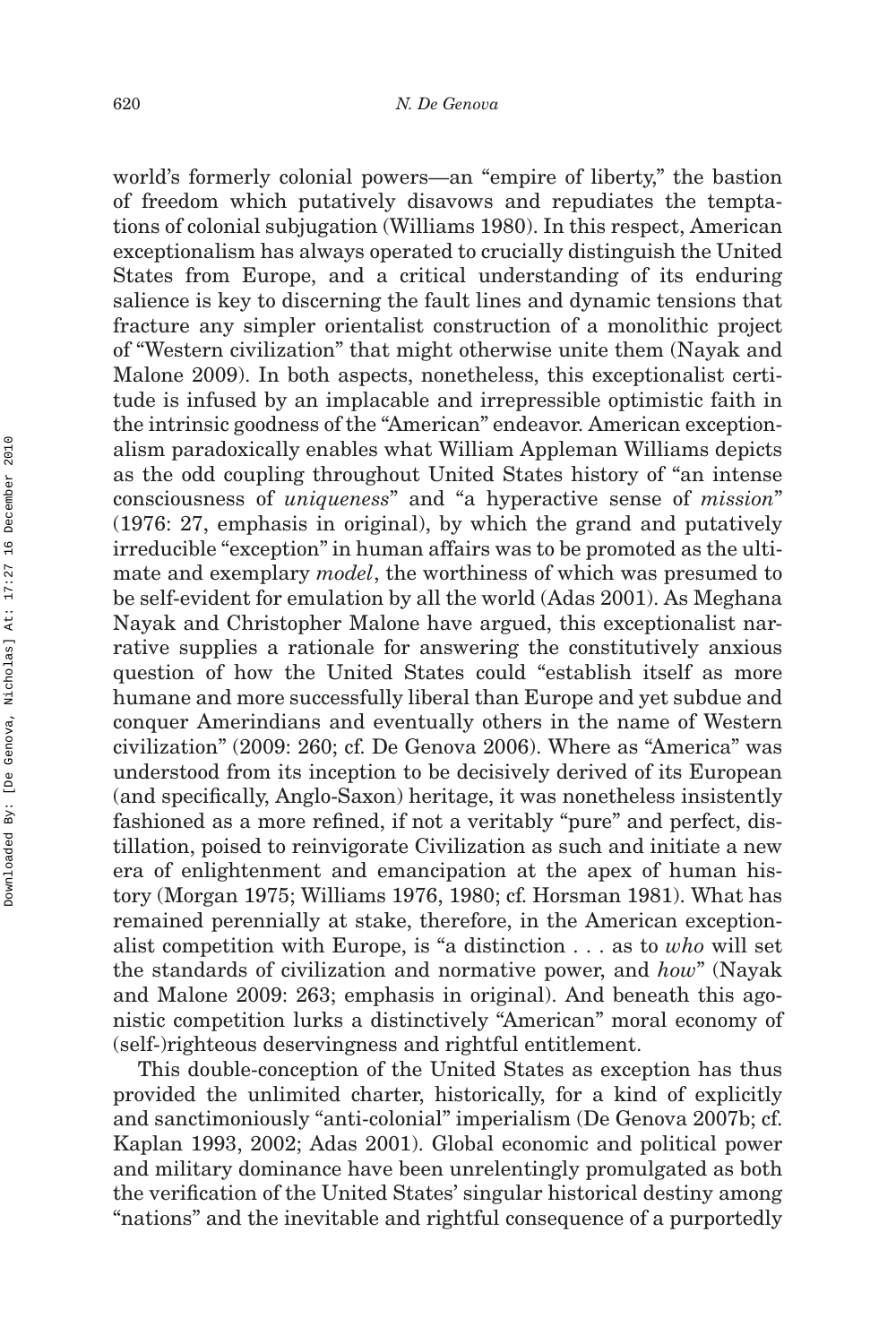non-coercive preeminence that promises humanity's liberation. From the outright disavowal of the settler-state (indeed, genocidal) dimensions of United States history and the dissimulation of various other plainly colonial enterprises as mere aberrations and anomalies, to the zealous promulgation of a succession of visions of global order predicated on a United States "model" and dependent upon United States "leadership" (as in diverse examples ranging from the Monroe Doctrine to the Open Door policy, or from Wilsonian internationalist diplomacy and its championing of national self-determination and sovereignty, to Cold War-era notions of an anticommunist Free World), American exceptionalism has served as a particularly flexible and expansive justificatory ideology for diverse projects aimed at the assertion of United States global hegemony (Smith 2005). In effect, the putatively exceptional status of the United States has underwritten a dizzying cascade of exceptions. And yet, as Ann Stoler argues, "Imperial states by definition operate as states *of* exception that vigilantly produce exceptions to their principles and exceptions to their laws. From this vantage point, the United States is not an aberrant empire but a quintessential one, a consummate producer of excepted populations, excepted spaces, and its own exception from international and domestic law" (2006: 139–140). The exception of particular "populations" as intrinsically "suspect" or tendentially "dangerous," however, discloses the thoroughly *racial* subtext of this whole exceptionalist narrative of United States "national" formation (De Genova 2006; cf. Roediger 2008).

### **American** *racial* **exceptionalism: From "color-blind" to "postracial" Americanism?**

On the night of his victory, Obama himself encouraged the widespread sense of relief and reassurance that his election to the presidency may be presumed to signal a reinstatement of "democratic" normalcy. On that occasion, he characterized his campaign and his election as having "proved"—for "anyone out there . . . who still questions the power of our democracy"— "that more than two centuries later, a government of the people, by the people and for the people has not perished from this Earth" (4 November 2008). The banality of this claim was notably underscored by the fact that Bush himself, in his remarks on the election, likewise celebrated Obama's victory as having "showed a watching world the vitality of America's democracy" (5 November 2008). But this essay is centrally concerned with the euphoric celebration of the election of an African American to the United States presidency as the proverbial crossing of a kind of racial Rubicon in other words, a spectacular and monumental *departure* from the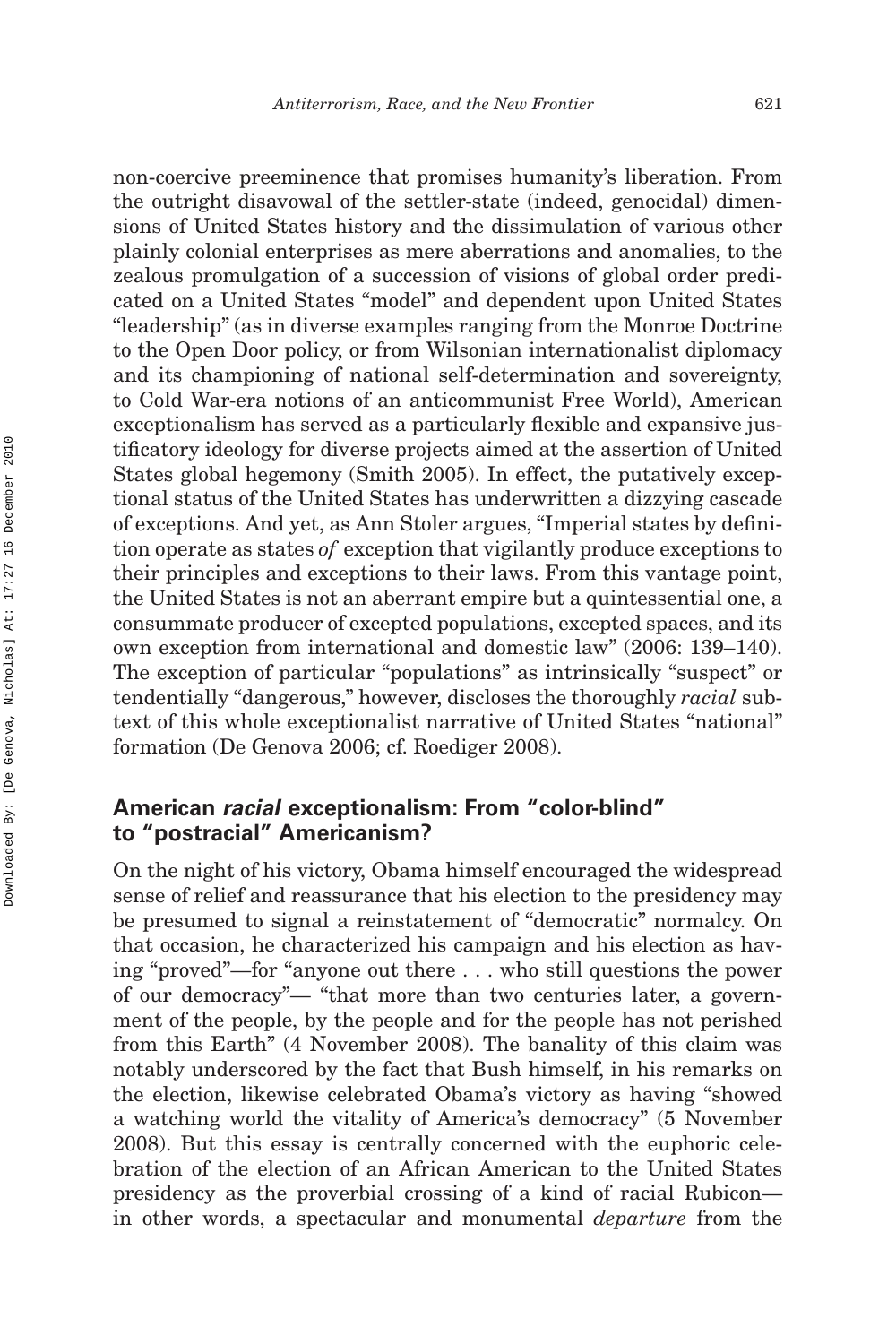racial status quo—marking the ostensible "end" of an historical norm of exclusive white political domination and inaugurating a new purportedly "postracial" era. Thus, after Obama's election campaign had studiously evaded questions of race despite several efforts to cynically mobilize racist suspicion and contempt against his candidacy, the mass media—finally confronted with Obama's victory—could speak of nothing so much as the election's distinctly racial significance. The eruption that same night of various incidents of overtly racist violence perpetrated against Black people and other people of color, as well as the reports over the ensuing days that (white) "gun-owners" were mobilized to secure still larger caches of weapons and munitions, seemed to further verify that the moment of "postracial" ascendancy was one deeply ensconced in the enduring fact of white supremacy.

On the night of his election, Obama himself dissimulated the racial singularity and salience of his accession to the presidency. Indeed, he compulsively deracialized his election in favor of a precisely American exceptionalist gesture of patriotic *post*racialism. Obama alluded only elliptically to its racial significance in his reference to a 106-yearold woman (understood, strictly by implication only, to be African American) whom he figured to have been witness to more than a century of "change," and for whom the struggle against racial segregation was, according to Obama, on par with the fall of the Berlin Wall or the national mobilization for war following the bombing of Pearl Harbor. Across these and other examples, Obama contended that the "change" to be lauded was indeed but a feature of United States *national* splendor. "For that is the true genius of America," Obama insisted, "that America can change. Our union can be perfected." Obama affirmed repeatedly that the momentousness of the occasion served "to reclaim the American Dream and reaffirm that fundamental truth—that out of many, we are one" (4 November 2008). Many of these themes, here extravagantly deracialized, had, in fact, been rehearsed already in Obama's famous speech directly and explicitly addressing the question of race. Compelled on that occasion to renounce the presumably "inflammatory" racial opinions of his former minister, the Reverend Jeremiah Wright, Obama spoke in a refreshingly frank way about the legacy of past racial injustices but rejected Wright's "profound mistake"—his "profoundly distorted view of this country—a view that sees white racism as endemic"—and affirmed that "America can change. That is the true genius of this country." In that speech, moreover, Obama had made a curious but telling assertion that would be widely repeated: "I will never forget that in no other country on Earth is my story even possible" (18 March 2008). Thus, the stubborn and protracted fact of white supremacy was magically converted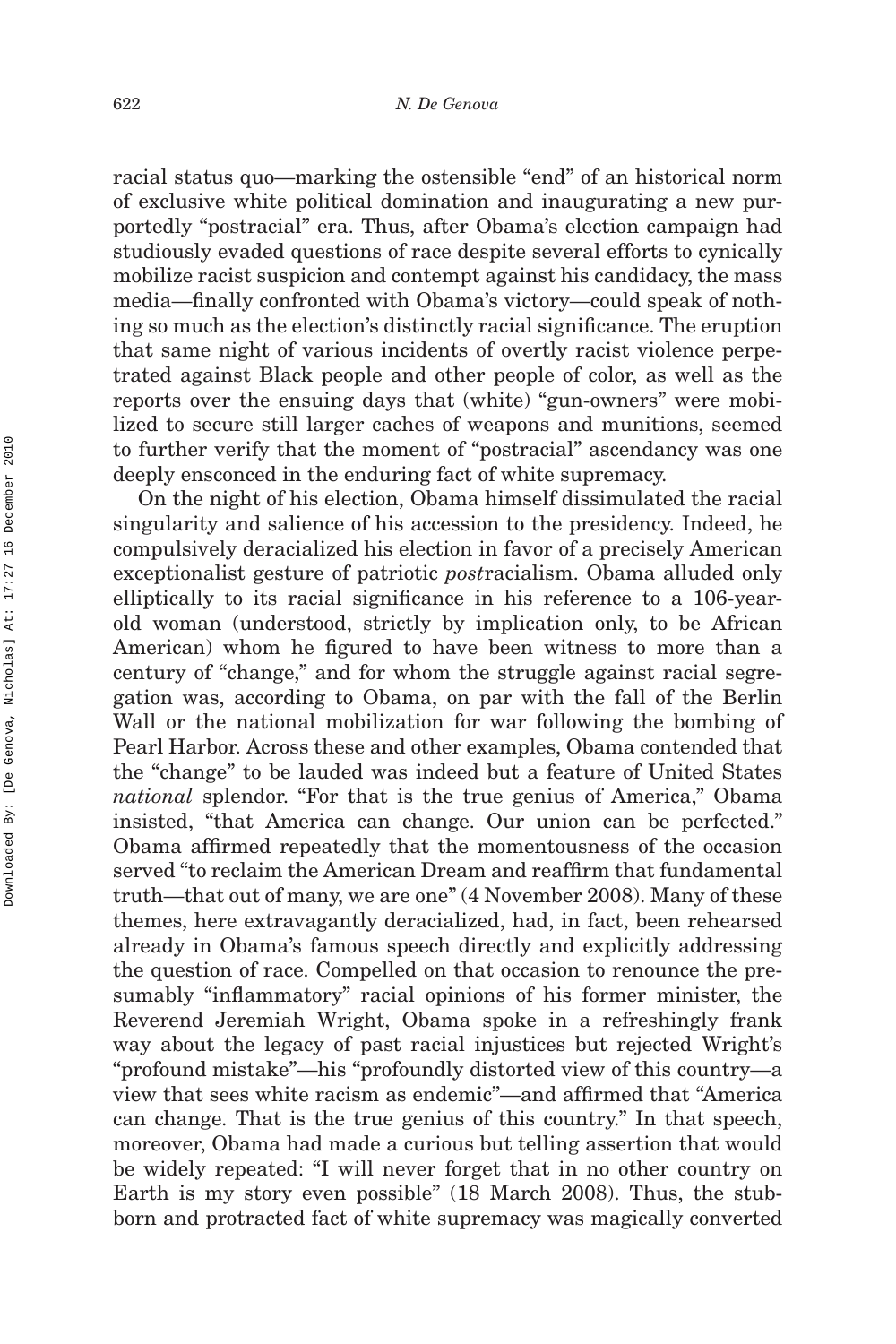into a kind of *racial* American exceptionalism, whereby United States national greatness should now be measured and verified by the supposed "exceptions" to its own most heinous and atrocious rule of racial inequality and violence. On the night of his election, in place of any substantive engagement with questions of race, Obama accordingly invoked instead "a new spirit of patriotism" and proclaimed "a new dawn of *American* leadership" (4 November 2008).

Whereas Obama downplayed the salience of race and sidestepped any and all reference to African American particularity, his defeated opponent John McCain, in his concession speech on the night of the election, was remarkably forthright: "This is an historic election, and I recognize the special significance it has for African Americans and for the special pride that must be theirs tonight." He continued:

"I've always believed that America offers opportunities to all who have the industry and will to seize it. Senator Obama believes that, too. But we both recognize that though we have come a long way from the old injustices that once stained our nation's reputation and denied some Americans the full blessings of American citizenship, the memory of them still had the power to wound. A century ago, President Theodore Roosevelt's invitation of Booker T. Washington to visit—to dine at the White House—was taken as an outrage in many quarters. America today is a world away from the cruel and prideful bigotry of that time. There is no better evidence of this than the election of an African American to the presidency of the United States. Let there be no reason now for any American to fail to cherish their citizenship in this, the greatest nation on Earth. Senator Obama has achieved a great thing for himself and for his country" (4 November 2008).

Thus, McCain candidly named the racial specificity of the election's significance, only then to immediately retrieve it for the recuperation of an American exceptionalist narrative of nationalist selfcongratulation. Furthermore, he notably insinuated that what in fact distinguished Obama and his singular achievement was precisely his *industriousness* (by implication, in contrast with other Black Americans). McCain did so, moreover, in remarkably overt and utterly revealing reference to none other than Booker T. Washington, who famously advocated the purest of bootstrap-style African American self-help, precisely through "industry," and who likewise notoriously disavowed the value of political struggles for civil rights and other sorts of entitlements.<sup>6</sup> McCain's oblique endorsement of Washington's homilies for "industry" therefore invoked anew what W. E. B. Du Bois criticized at the time as "a gospel of Work and Money" tantamount to promoting a policy of disenfranchisement and submission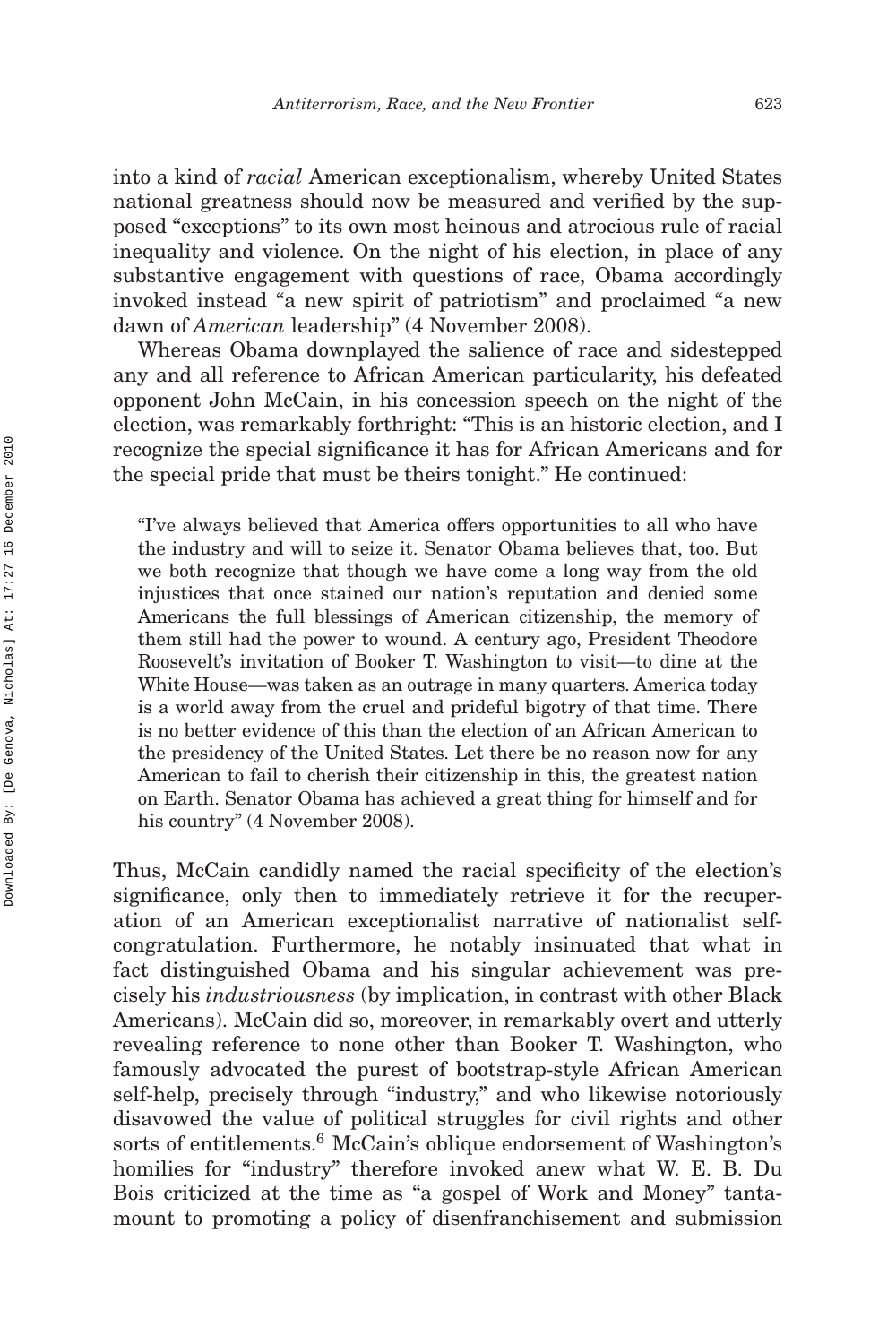(1903*/*1969: 87). Here, then, in McCain's analogy was an astounding enunciation of the new "postracialist" and "incorporative" common sense of what Howard Winant has called "contemporary racial hegemony" (2004: xviii–xix), invoking the racial past to more thoroughly efface and erase it in the present. David Theo Goldberg has designated this phenomenon as racial neoliberalism, committed to delegitimizing race in the public sphere and expelling it from the proper purview of the state (2009: 327–376), in effect desacralizing race (334) and privatizing racism (23, 339).

McCain deployed the Obama election to silence any further expression of racial complaint or grievance and to suppress anew any specifically racial objection to the claim that this is indeed "the greatest nation on Earth." Indeed, McCain subtly chastised Michelle Obama, yet again, for her candid remark, in the face of her husband's successes in the Democratic Party primaries, that she felt proud of her country for the first time in her adult life (Fox News 2008). Indeed, McCain celebrated the momentousness of the Obama election only to still more emphatically relegate the legacy of "the *old* injustices" and "bigotry" to a very distant past, "a century ago," and "a world away." In this manner, the Obama victory was immediately pressed to serve as the index of an American *racial* exceptionalism with regard to the proverbial "American dilemma" itself, whereby the white supremacy that has shaped the United States from its inception could now be treated merely as an anomaly—a regrettable exception to the rule of United States national grandeur. Hence, the momentous surmounting of a monumental racial barrier would suffice to demonstrate that all such legacies of racial oppression were in fact merely a thing of the now-remote past.

For his part, Bush celebrated the Obama victory in strikingly similar terms, but evaded any explicit acknowledgment of the particularities of race or any specific reference to African Americans as such. For Bush, overtly taking a cue from Obama himself, the election was evidence for all the world to behold of "the strides we have made toward a more perfect union." Furthermore, cannibalizing the American exceptionalism of Obama's depiction of his personal journey, Bush depicted Obama's accession to the presidency ("my story," in Obama's words) as "a triumph of the American story—a testament to . . . faith in the enduring promise of our nation." Nevertheless, Bush did then plainly gesture toward race by way of the only half-coded term "civil rights." Like McCain, he suggested the putative fulfillment and purported closure of a now decidedly *past* era of civil rights struggles over racial injustices: "Many of our citizens thought they would never live to see that day. This moment is especially uplifting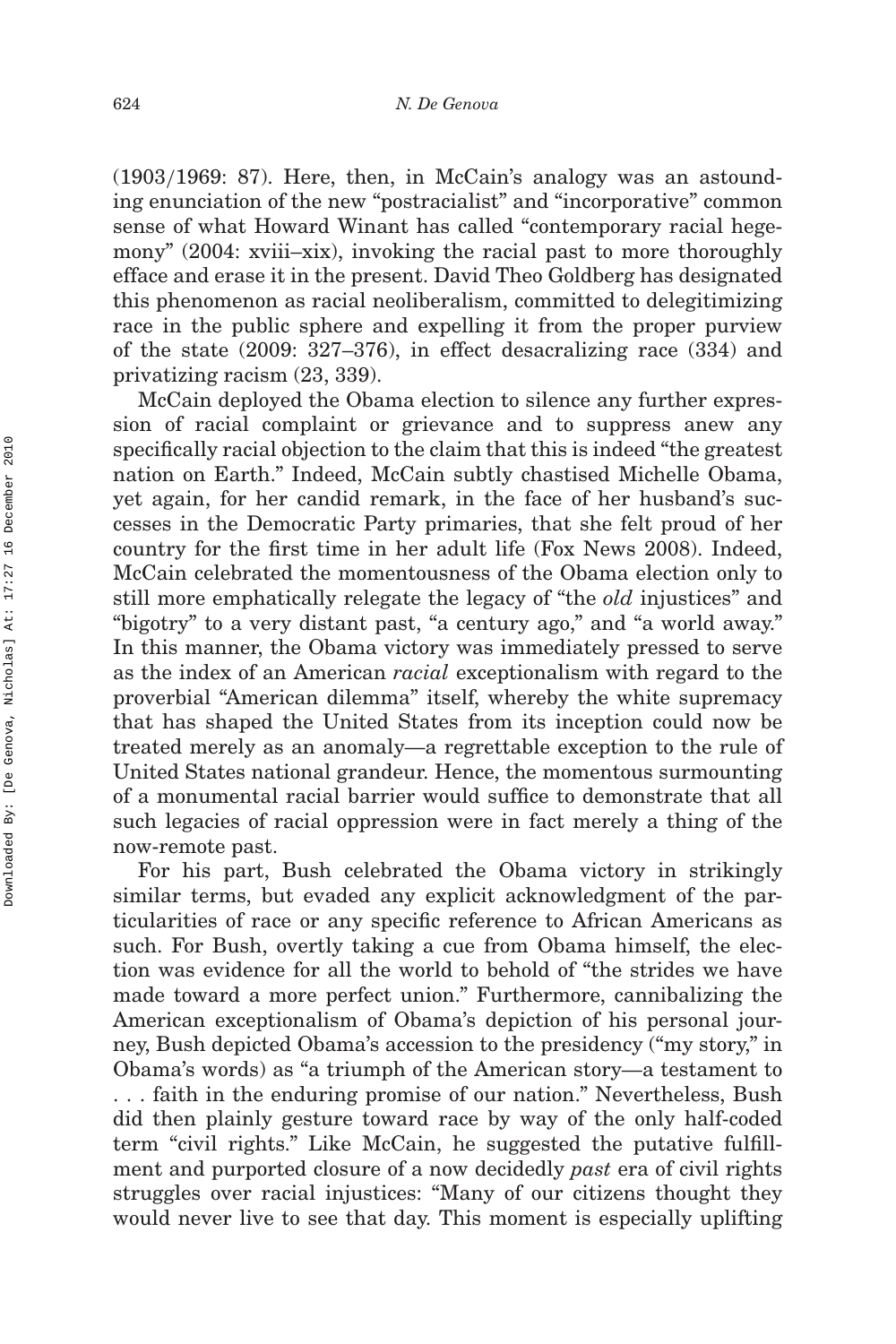for a generation of Americans who witnessed the struggle for civil rights with their own eyes—and four decades later see a dream fulfilled. A long campaign has now ended, and we move forward as one nation" (5 November 2008). As for McCain, then, so also for Bush: by treating the concerns of the civil rights movement as the memories, from decades long past, of a prior and fast-fading generation, the Obama election could be endorsed as the proper "end" of that already *historical* era and as the verification of an American exceptionalist racial narrative of resilient perfectibility, inexorable progress, and dreams "fulfilled." The Obama election was recuperable, therefore, for a renewed and reinvigorated exaltation of United States nationalism, as Bush went on to speak of "this amazing country" as "the greatest nation on the face of the earth." Furthermore, with an only half-understated militarism and a precisely imperial worldliness, Bush went on to welcome the accession of "our next Commander-in-Chief" to that "most important responsibility—protecting the American people."

However paradoxically, Obama similarly subordinated any recognition of the racial salience of his election to precisely the same devout postracialism and authorized its pronouncedly exceptionalist repackaging. In effect, Obama's presidentialism mirrored Bush's, as their respective postures were already prefigured by an obligatory United States nationalist script. In his Inaugural Address, with still more careful understatement than he had exuded on the night of his electoral victory, Obama acknowledged his own status as "a man whose father less than sixty years ago might not have been served in a local restaurant" only then to immediately (and preemptively) underscore "how far we have traveled." Moreover, celebrating the United States as the ultimate simulacrum of global inclusiveness—"shaped by every language and culture, drawn from every end of this Earth" and referring to the legacies of "civil war and segregation" as but a "dark chapter" from which the nation has "emerged stronger and more united"—he reaffirmed to the world that the United States should ever be seen as a beacon of the promise "that the old hatreds shall someday pass; that the lines of tribe shall soon dissolve; that as the world grows smaller, our common humanity shall reveal itself" and concluded therefore "that America must play its role in ushering in a new era" of global harmony and integration (20 January 2009). We may discern in this discursive terrain, which so strikingly unites Obama with his ostensible political adversaries, the project of a new regime of avowedly "postracial" *Americanism*, deeply conjoined with a *global* project of imperial multiculturalism, articulated redundantly and emphatically in the time-worn language of American exceptionalism.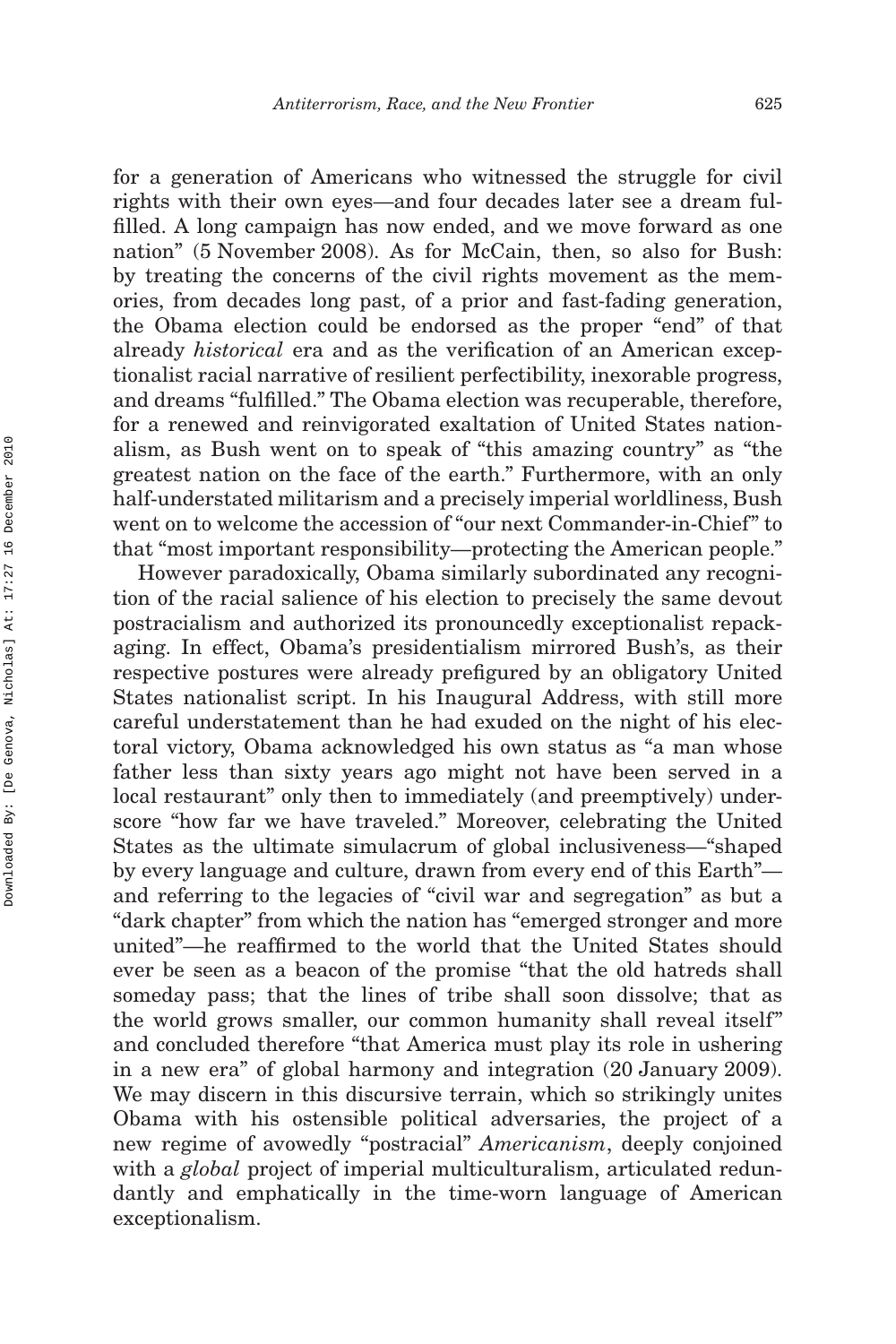Yet, this sort of officially "postracial" Americanism and its ostentatiously colorful service to the intertwined projects of United States nationalism and imperial power may also be understood to be, in fact, a culmination of the signature racial project of the Bush White House. Obama may be apprehensible, then, as the veritable culmination of the preceding administration, so prominently ornamented with the likes of Colin Powell, Condoleezza Rice, Alberto Gonzalez, and John Yoo. What was abundantly manifest, but devoutly unremarked upon, in the Bush administration—the fact that it was actually the most racially diverse presidential cabinet in United States history—may have been carefully enacted as racial neo*conservatism*, a dogmatic "color-blindness," whereby race is implicitly relegated to the status of something incidental which, frankly, no longer matters and is, in general, simply unspeakable. With the Obama presidency, in accord with the more ecumenical requirements of neo*liberalism*, racism is similarly privatized and race rendered a matter that the state will now actively disregard (Goldberg 2009) while reenlisting and reinvigorating the agonistic energies of racial formation for the recuperative hegemonic project of "postracial" United States nationalism (Winant 2004). What deserves further consideration, however, is the manner in which this distinctive American *racial* exceptionalism is finally apprehensible only in relation to what may be designated to be an *imperial* multiculturalism.

#### **The Muslim Question: Antiterrorism as a racial project**

The specter haunting Obama's presidency is indubitably the horrendous spectacle of Black misery that erupted from the vicious abandonment by the United States state of the African American citizens of New Orleans in the wake of the Hurricane Katrina disaster in August of 2005, rendering them perfectly debased and unprotected (quasistateless) "refugees," wholly exposed to the terrifying prospects of mass death, disease, hunger, indefinite displacement, irremediable dispossession, and perpetual poverty. Here, it is instructive to recall Du Bois's memorable depiction of the great mass of formerly enslaved African Americans in the aftermath of emancipation—as "a horde of starving vagabonds, homeless, helpless and pitiable, in their dark distress" (1903*/*1969: 55).<sup>7</sup> Katrina's aftermath was the definitive display, if ever there was one, of the obscene truth of the Homeland Security State and its most elementary conceits about safeguarding and protecting the United States population from cataclysmic emergency. The charade of Homeland Security, of course, did not collapse, but rather continued shamelessly grinding along, setting its sights on an ever-escalating campaign of terror against deportable migrant labor, especially that of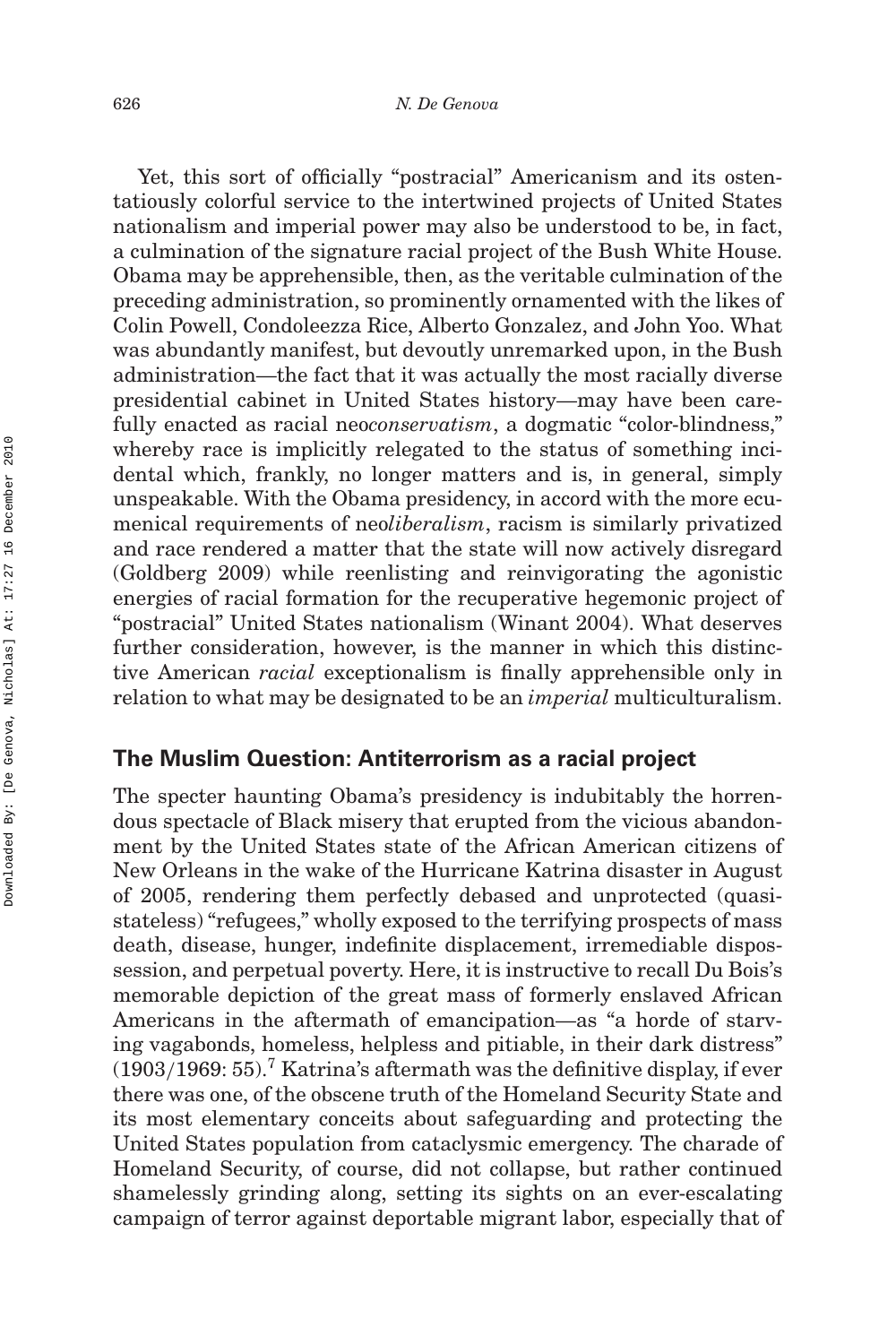undocumented Latinos—a peculiar "war on terror" indeed, which has fashioned "immigration" as its most precious target (De Genova 2007a, 2009; cf. Fernandes 2007).

If Katrina flagrantly exposed the fatuous logic of securitization domestically, the war and protracted occupation of Iraq did much the same with respect to the putative "antiterrorist" rationalizations for reenergized United States militarism, globally. As Goldberg poignantly suggests, "post-Katrina New Orleans, in short, is simply Iraq come home" (2009: 89). And a vital animating thread linking these apparently disparate processes of United States state formation is the force of racism. For it was the enduring and protracted legacy of white supremacy that so predictably and callously set up the Black Americans of New Orleans for extinction domestically while also readily fashioning its nefarious and ever-elusive transnational Enemy with the figure of the Muslim "terrorist" as a distinctly *racialized* one (Saito 2001; Ahmad 2002, 2004; Cainkar 2002, 2003, 2004, 2005; Puar and Rai 2002; Volpp 2002; Cole 2003: 47–56; Maira 2004, 2009; Chon and Arzt 2005; Daulatzai 2007; Puar 2007; Bayoumi 2008; Tehranian 2009; cf. Human Rights Watch 2002). Whereas Black hurricane victims would be left to fend for themselves against the prospect of death by merciless abandonment, however, any and all Muslims worldwide were now subject to extraordinary attention in the form of suspicion and surveillance, if not the utter abjection of indefinite imprisonment and relentless torture. This operationalization of suspicion with regard to Muslim identities has effectively reduced any and all Muslim persons into potential targets for the activation of a question, to be examined and cross-examined, inspected and interrogated, in an unrelenting quest to discern the fatal difference between the "good" ones and "bad" ones. In this respect, all Muslim particularities came to be pressed into the service of reiterating a generic conundrum concerning the identification and detection of Muslim "enemies"; this is what I have designated here to be *the Muslim Question*. Thus, the United States' unabashed domestic profiling and selective persecution of Muslims, particularly non-citizen men, as alleged terror "suspects" was a decisive and defining feature of the new racial project of antiterrorism and the dire need to produce "culprits" in its amorphous and borderless war. Indeed, "detentions"—which is to say, more precisely, *indefinite* imprisonment without formal charges or any semblance of due process of law—have truly been the hallmark of the Homeland Security State, with male Arab and Muslim non-citizens overwhelmingly figured as its special targets (De Genova 2007a).

Obama's postracialist racial persona is a notably complex condensation of a great heterogeneity of figures of identity and difference, for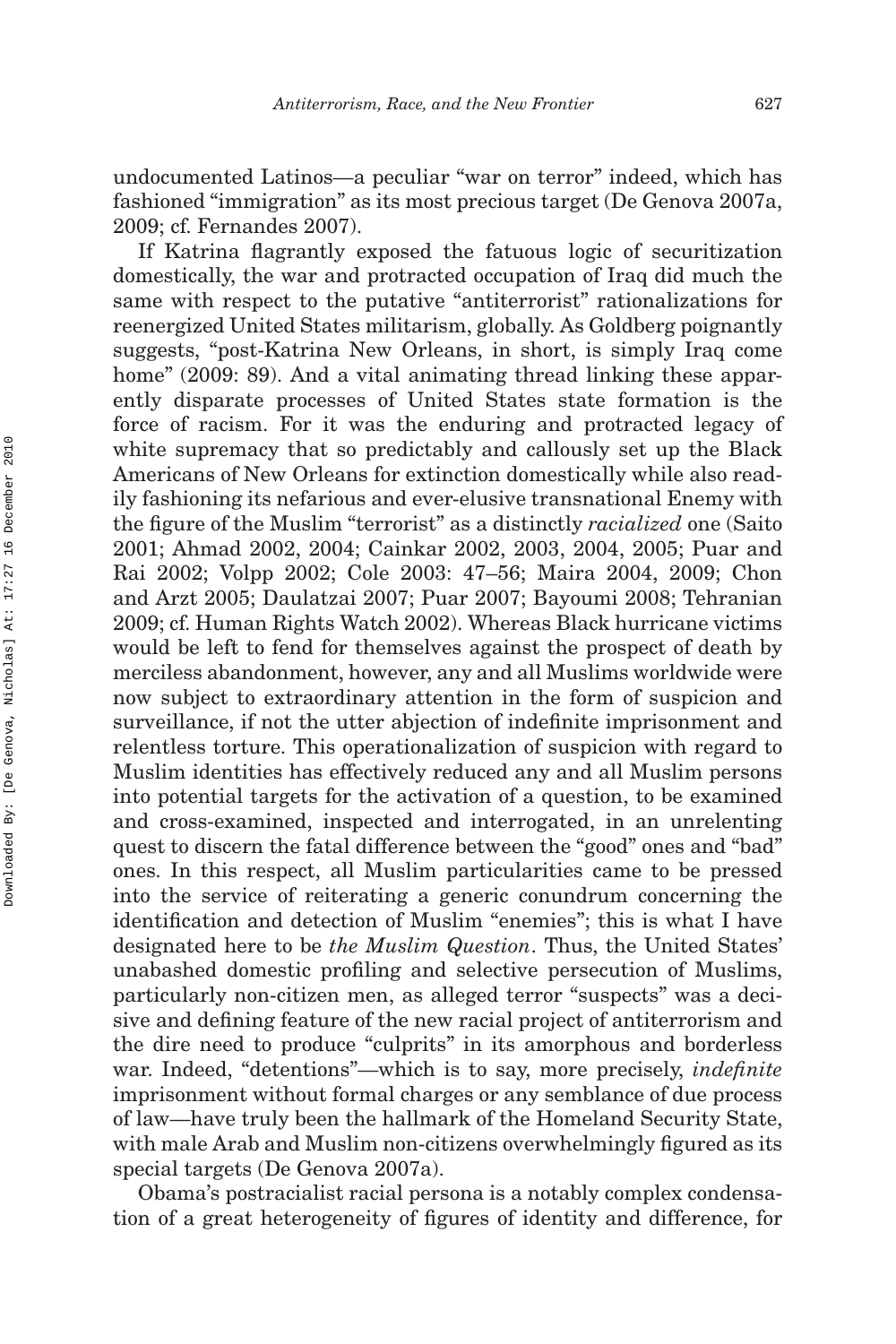which the Muslim Question, in particular, has been a persistent irritant. That his middle name is Hussein is, of course, only the tip of the proverbial iceberg. For, even if Obama could be uniformly, resoundingly, and conclusively figured as "Black," or "African American," on the occasion of his election, his "mixed" racial and "multicultural" heritage has, in fact, been a remarkably polyvocal affair, allowing him to be all things for all people, a cipher for the full gamut of postracialist obsessions—and thus, perhaps, also a man of a thousand disguises. At various junctures in the course of his campaign, he was both too Black (even alleged to be a militant Black nationalist) and not "Black" enough (not truly African *American*), while also being white (indeed, too white for some, and never quite white enough for others), "American," but with a Hawaiian difference, "native," but also "immigrant," and, for some, suspiciously "foreign," perhaps African, perhaps Indonesian, and, for his most vigilant adversaries, the ultimate embodiment of "the sleeper," the War on Terror's frightful secret agent, alleged to be a madrassa-educated Wahhabi Muslim extremist "passing" as one of "us," merely waiting to be detonated for a mission of mass destruction. There was even a minor legal skirmish surrounding his disputed eligibility for the presidency based on questions regarding the validity of his birth certificate and the credibility of his claim to birthright United States citizenship. Nearly two years after Obama's election, *Newsweek* (6 September 2010) found it more apt than ever to run a seemingly hyperbolic cover story on the absurdly contradictory figurations of the president's alleged identities: "The Making of a Terrorist-Coddling, Warmongering, Wall Street-Loving, Socialistic, Godless Muslim President <sup>∗</sup> ( <sup>∗</sup> who isn't actually any of these things)." Although the magazine notably evaded questions of racial or national identity, the Muslim Question tellingly remained.

Beginning in late January 2008, during his campaign for the presidency, Obama was pressed to disavow the allegation of his suspected Muslim identity and, to the chagrin of some who sought in his candidacy a kind of racially inclusive redemption, responded irritably with the requisite quotient of dutifully anti-Muslim aversion. A campaign press statement declared definitively: "To be clear, Senator Obama has never been a Muslim, was not raised a Muslim, and is a committed Christian." The statement went further, though, denouncing the contentions as "malicious, irresponsible charges."8 His campaign website characterized the allegation that he was a Muslim as a "smear."<sup>9</sup> He never candidly denounced the campaign for its baldly anti-Muslim premises, however. Then, in June 2008 (by which time Obama had never yet made a campaign appearance in a mosque or before any Muslim or Arab American organizations), two Muslim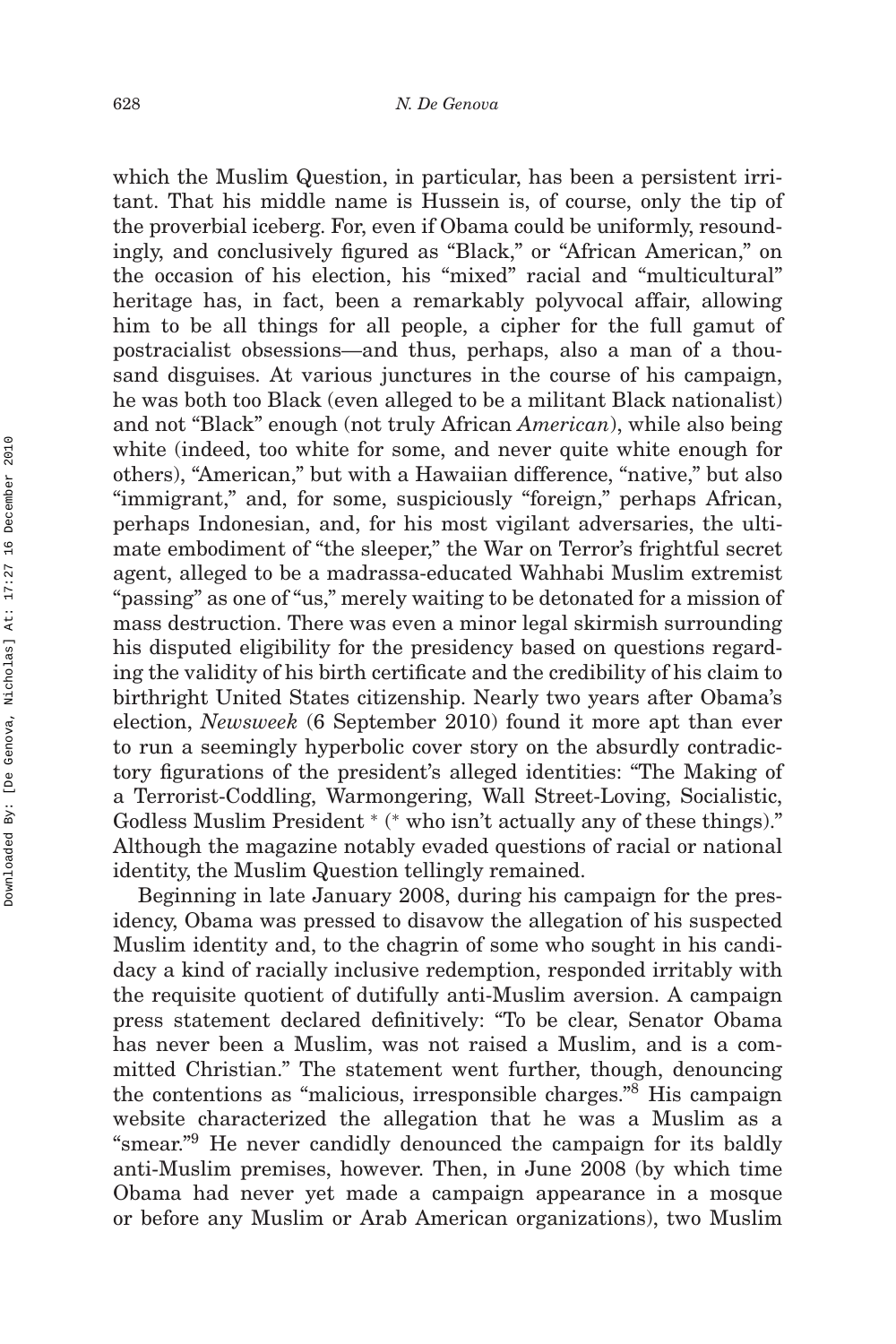women supporters of Obama's campaign were prohibited from appearing in their headscarves behind their candidate on the podium where he was to address a Detroit rally under the unrelenting and unforgiving gaze of the mass media (Elliot 2008).10

The Muslim Question at the center of antiterrorism's racial project, then, commands some further consideration. Rather than a proverbial "specter" haunting the Obama presidency, however, the Muslim Question has been inescapably established as its very overt and rather prosaic "problem"—a problem of racial government and domestic policing as much as an enduring and protracted preoccupation of imperial global superintendence and securitization. In his first overseas trip as president, in a speech to the Turkish Parliament, Obama revisited and expounded upon these multiculturalist themes, even as he juxtaposed "America" to "the Muslim world"; he proclaimed:

"Let me say this as clearly as I can: The United States is not, and will never be, at war with Islam. . . . I also want to be clear that America's relationship with the Muslim community, the Muslim world, cannot, and will not, just be based upon opposition to terrorism. We seek broader engagement based on mutual interest and mutual respect. . . . The United States has been enriched by Muslim Americans. Many other Americans have Muslims in their families or have lived in a Muslimmajority country – I know, because I am one of them" (6 April 2009).

Thus, the United States is figured as a national formation capacious enough and sufficiently devoted to a universal inclusivity to be able to encompass Islam and to espouse its properly *American* Muslims, yet juxtaposed to a largely homogenized and monolithic "Muslim world." And, whether it is explicit or merely implied, this gesture always crucially represents the United States as the epitome of the civilizational formation that is known under the peculiar heading of "the West."

## **A "clash of civilizations" or civilization and its malcontents?**

It is instructive to recall that, upon delivering his ultimatum to the Taliban regime as the prelude to war against the people of Afghanistan, Bush explicitly addressed himself to "Muslims throughout the world." He avowed: "We respect your faith. . . . Its teachings are good. . . . The enemy of America is not our many Muslim friends; it is not our many Arab friends" (20 September 2001). He thus made explicit the capricious distinction between "good" Muslims and "evil" ones, enemies who "hate us" (cf. Mamdani 2002, 2004). What was decisive in Bush's magnanimously "multiculturalist" discourse of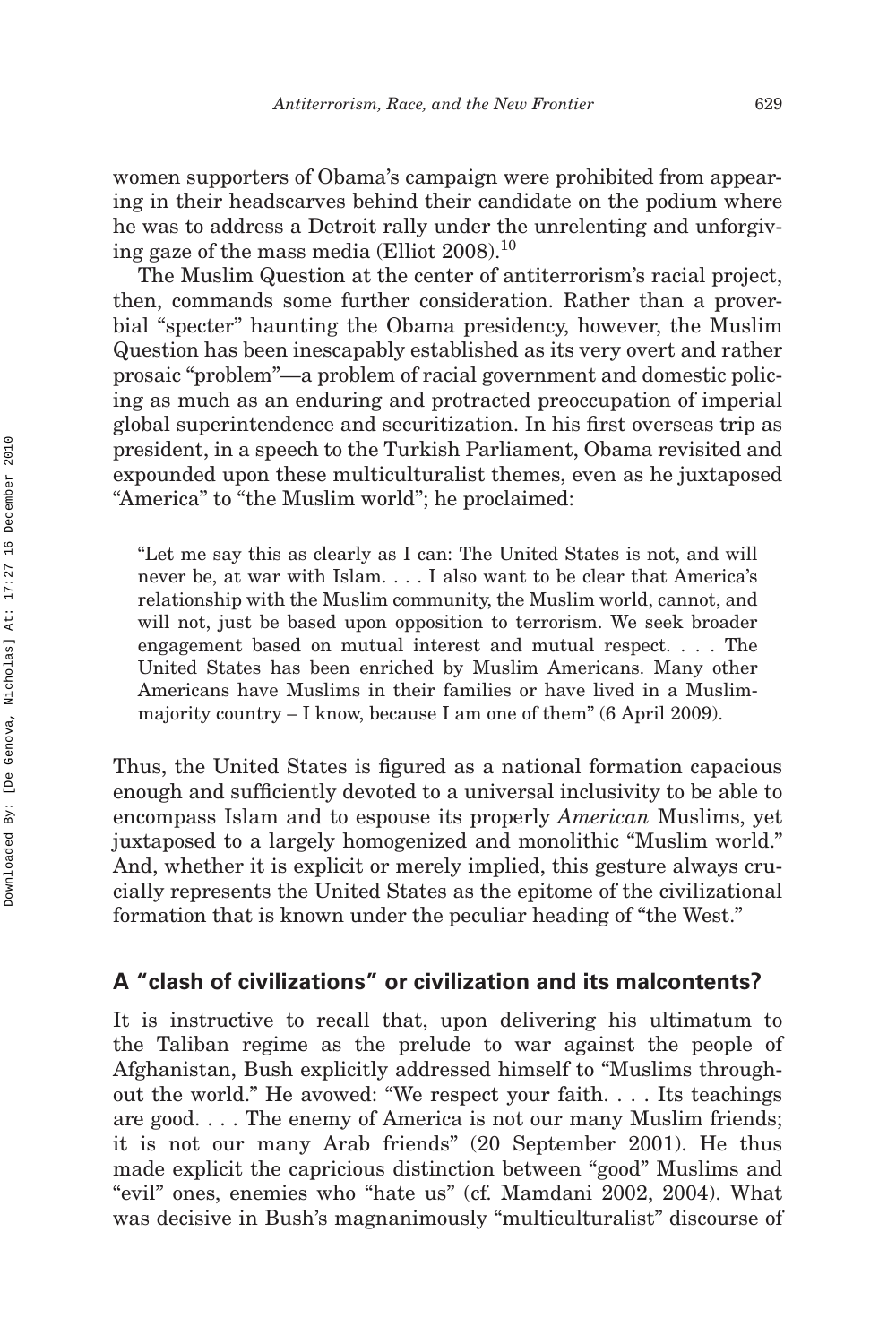United States power, then, is the more fundamental friend*/*enemy distinction, which is inevitably premised upon submission and conformity to the reign of the global regime of capital accumulation—a world sociopolitical order ultimately upheld and enforced by the United States. Thus, the ultimatum to the Taliban also provided the occasion for an ultimatum to the world: "Either you are with us, or you are with the terrorists." "Civilization" would be understood to signal submission and conformity; "terrorism" would stand as its all-encompassing alterity, signaling disaffection and defiance.

In this very crucial sense, then, Bush was fiercely committed *not* to the crudely anti-Muslim sort of discourse implicated in an endorsement of the identitarian "clash of civilizations" thesis propagated by Samuel Huntington (1993, 1996). Instead, Bush's discourse was an assimilationist one preoccupied by the task of hierarchically sorting and ranking among Muslim "friends" and "terrorist" malcontents, all the while devoutly affirming a global project of imperial multiculturalism, whereby all merely "cultural" or identitarian differences could ultimately be accommodated and integrated within the planetary rubric of a singular Civilization, more or less coercively safeguarded and regimented under the supervision of United States military and political power. What bears repeating here is that Obama's similarly magnanimous gestures of "mutual respect" to "the Muslim world" fundamentally recapitulate this same globalist sensibility.

The insistence upon the futility of imagining the future in any terms that might diverge from those of the antiterrorist present was forcefully and incessantly sustained throughout the Bush years. That pronounced sense of the permanence of the War on Terror signaled a peculiarly militarized reiteration of Francis Fukuyama's triumphalism in the face of the supposed "end of communism" and the global hegemony of capitalism.

#### **Imperial multiculturalism: Indian wars on the new frontier**

Despite its universalist and teleological rhetoric of inexorable progress, Fukuyama's original vision of the putative "End of History" (1989, 1992) was indeed one replete with the residual historical memory of a long saga of brutal coercion and colonization, tellingly articulated in the iconic terms of Manifest Destiny and the well-worn heroic mythology in which the West is perpetually reconstituted and reinvigorated through civilization's violent confrontations with, and conquests of, an ever-receding frontier. Fukuyama concluded:

"Rather than a thousand shoots blossoming into as many different flowering plants, mankind will come to seem like a long wagon train strung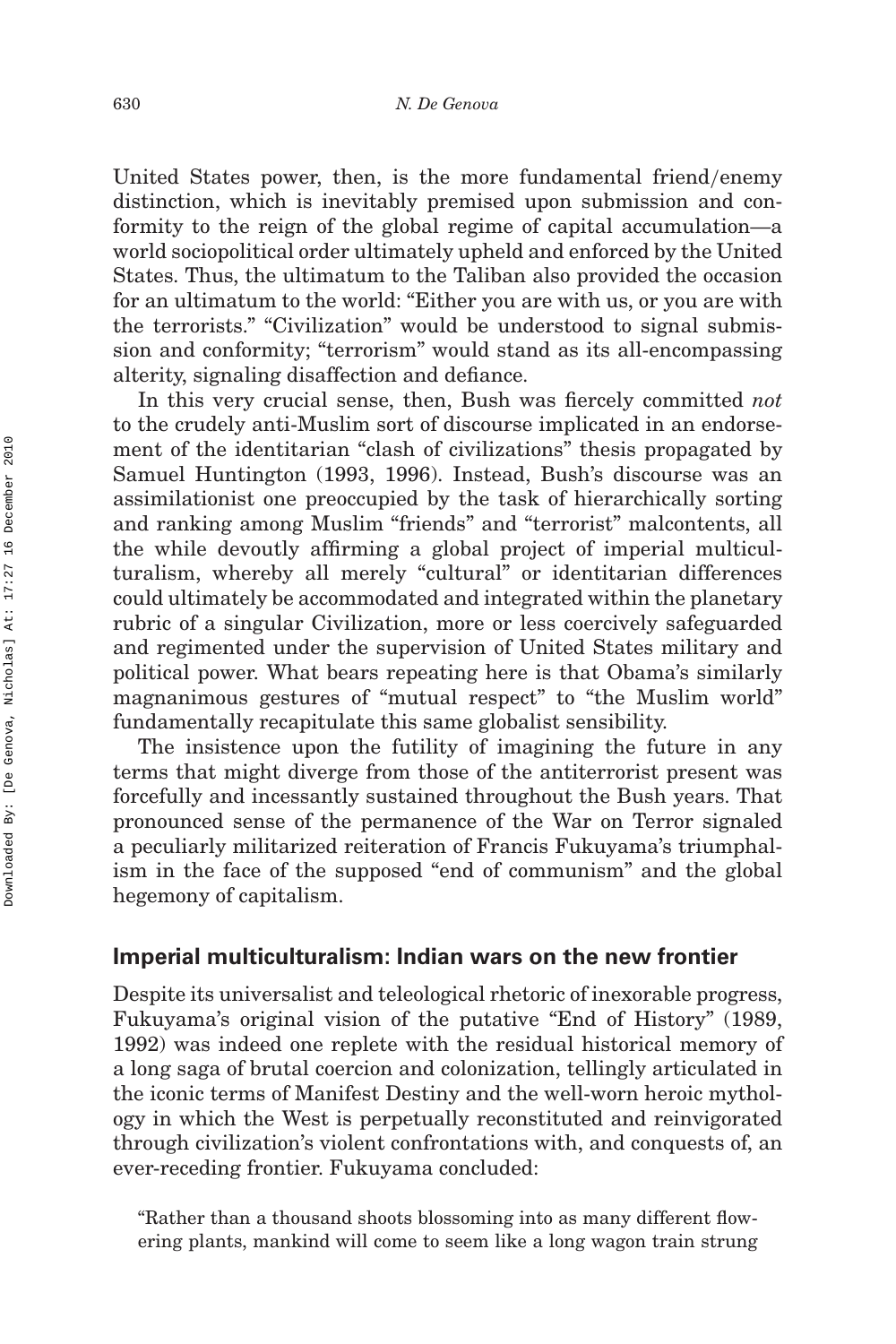out along a road. Some wagons will be pulling into town sharply and crisply, while others will be bivouacked back in the desert, or else stuck in ruts in the final pass over the mountains. Several wagons, attacked by Indians, will have been set aflame and abandoned along the way. There will be a few wagoneers who, stunned by the battle, will have lost their sense of direction and are temporarily heading in the wrong direction, while one or two wagons will get tired of the journey and decide to set up permanent camps at particular points back along the road. Others will have found alternative routes to the main road, though they will discover that to get through the final mountain range they all must use the same pass. But the great majority of wagons will be making the slow journey into town, and most will eventually arrive there. The wagons are all similar to one another: while they are painted different colors and are constructed of varied materials, each has four wheels and is drawn by horses, while inside sits a family hoping and praying that their journey will be a safe one. The apparent differences in the situations of the wagons will not be seen as reflecting permanent and necessary differences between the people riding in the wagons, but simply a product of their different positions along the road" (1992: 338–339).

In short, in Fukuyama's account, the manifest destiny of the entire planet must now be apprehensible as merely the universalization of the United States' colonial subjugation of the North American continent. In this account there are, of course, incorrigible differences differences of the sort that can only be dealt with by means of crushingly violent reprisals and the utterly conclusive cultural politics of outright conquest. But the larger multiculturalist thematic contends nonetheless that "apparent differences" among diverse peoples ought not to count as "permanent and necessary" ones, but only as the result of their respective positions along a unitary passage toward the eventuality of a global capitalist consensus. Fukuyama's universalist claims for posthistorical homogenization, then, perfectly express the imperious sort of imperial multiculturalism that seeks to transpose the American exceptionalist narrative of nationhood through inclusion and assimilation into a planetary model for perpetual capitalist peace.

In light of Fukuyama's overt reference to wagon trains "attacked by Indians," the War on Terror's "great divide in our time . . . between civilization and barbarism" (Bush, 7 December 2001) may be more clearly located within the legacies of imperial "civilizing missions" and their multifarious discourses of *savagery*. Here, it bears emphatic note that the mortal combat between civilization and barbarism is something quite distinct from a purported clash of "civilizations" (in the plural). If antiterrorism's incorrigible "enemies of the 21<sup>st</sup> century"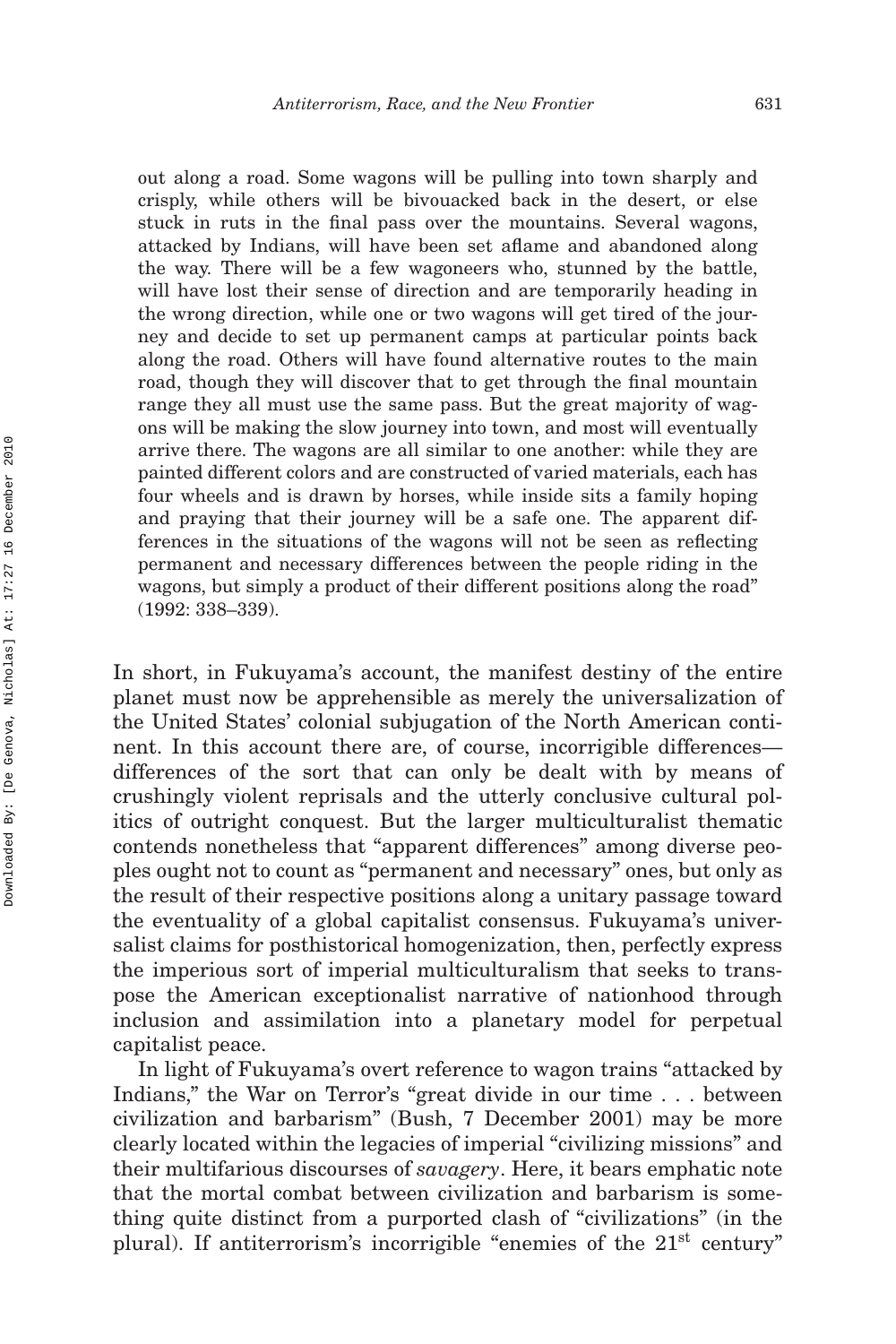(Bush, 11 December 2001) are alleged to reject the purportedly *universal* values not of "Western civilization," but of Civilization itself, then the now-globalized showdown emerges as yet another heroic (and preordained) struggle on a new frontier to conquer the Wild West. And, "if the West was at bottom a form of society," as Richard Drinnon has persuasively argued, ". . . then on our round earth, Winning the West amounted to no less than winning the world" (1980: 464–465). Much as "the obverse of Indian-hating" had always been "the metaphysics of empire-building," as Drinnon demonstrates, so also must we discern in the metaphysics of antiterrorism a renewed imperial project for the superintendence of global capitalism. Its obverse, an ardent loathing for the despicable "terrorist" Enemy, invokes yet another instance of intractable and inassimilable savagery, a residual but recalcitrant barbarism, in stark relief.

The sporadic eruptions of utterly retrograde passions against the illustrious forward march of humanity at the end of history could principally be expected, according to Fukuyama, from the dissentions of "the Islamic world." But, as with earlier renditions of the Manifest Destiny theme, Fukuyama's grand finale entails a teleological narrative whose drama is false and empty: the "end of history" spins around a foregone conclusion.

"It is true that Islam constitutes a systematic and coherent ideology . . . with its own code of morality and doctrine of political and social justice. . . . And Islam has indeed defeated liberal democracy in many parts of the Islamic world, posing a grave threat to liberal practices even in countries where it has not achieved political power directly.... [however] while nearly a billion people are culturally Islamic . . . they cannot challenge liberal democracy on its own territory on the level of ideas" (1992: 45–46).

This passage was revealingly accompanied by a seemingly prescient footnote: "They can, of course, challenge liberal democracy through terrorist bombs and bullets, a significant but not vital challenge" (1992: 347, n.9). Very much consonant with the prosaic managerial outlook of empire's caretakers during the 1990s, terrorism was apprehensible as a kind of nuisance, not a "vital" threat and very much an after-thought, literally a footnote to the grandiose dictums of one of global capitalism's most lauded soothsayers.

Despite their discrepant visions from the vantage point of the 1990s of an incipient world order distinguished by United States "unipolar" dominance, both Fukuyama and Huntington nonetheless concurred that the imminent source of global antagonism was very likely to be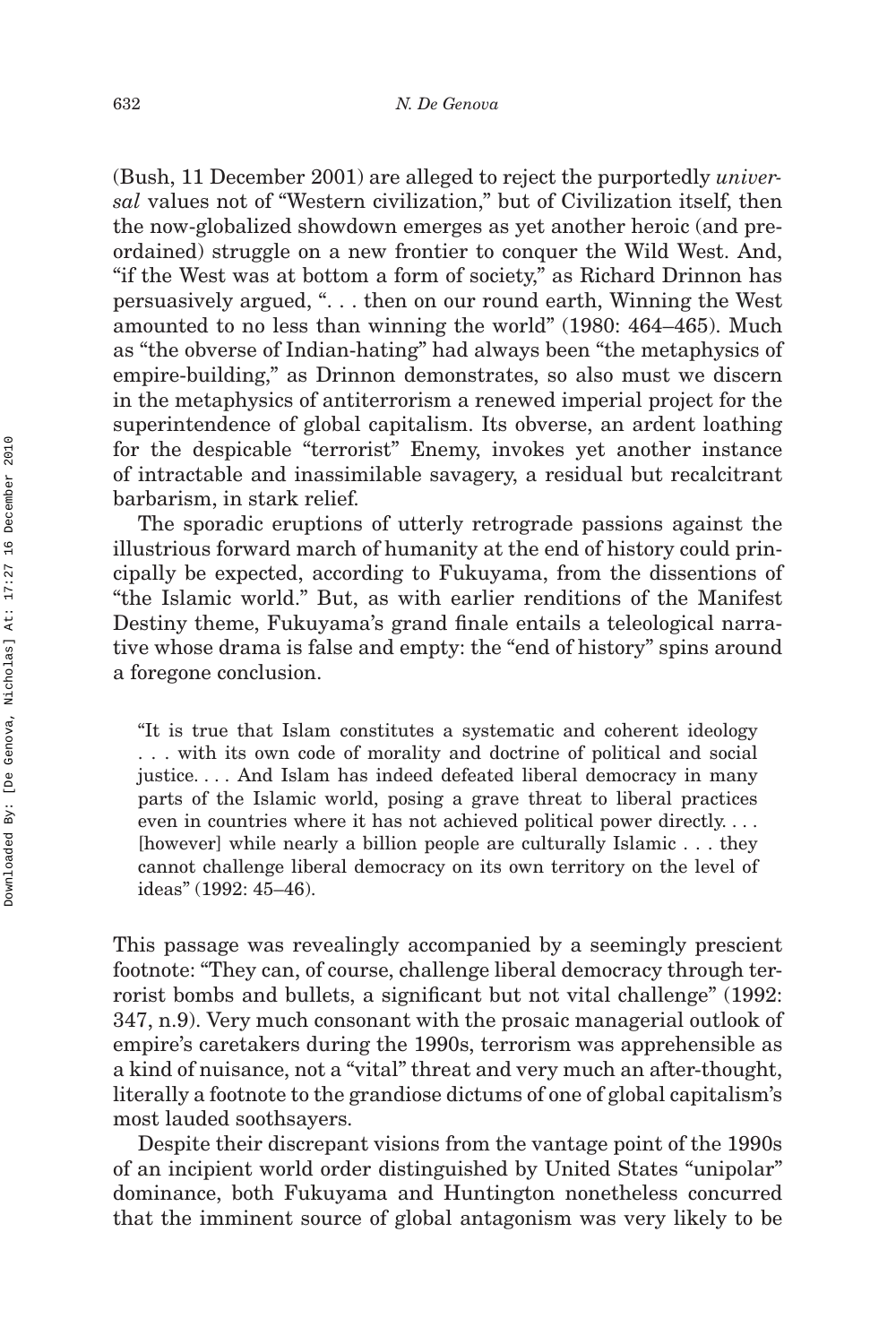Muslims. In Fukuyama's account, however, Muslims could be expected to play the part of wild "Indians," haplessly assaulting some of the less fortunate, "strung out along [the] road," in the wagon train of humanity. Muslims would supply the heroic drama of the end of history with savagery's proverbial last stand.

In the end, what has predominated in the discourse of antiterrorism is a revised variation of Fukuyama's "end of history" scenario, in which roaming bands of Muslim fanatics (transnational "networks") supply the figure of a reinvigorated savagery, mere "Indians" launching desperate and hopeless attacks—not vital contenders in a monumental "clash of civilizations" but, rather, the monstrously irrational and aberrant acts of precisely *un*-civilized and atavistic nay-sayers who pitifully set themselves up as the final Enemy of "Civilization" itself and thus relegate themselves to their abject place outside of humanity proper. The menace of "terrorism" may now have seemed (in the rhetoric of the Bush administration) to pose a truly significant (indeed, epochmaking) challenge beyond Fukuyama's wildest nightmares. Indeed, it was abundantly staged as a kind of new (unprecedented and unforeseen) World War of monumental proportions—the veritable "clash" of the century, which would continue beyond any reasonable horizon.<sup>11</sup> Nevertheless, this was emphatically not Huntington's war of incommensurable and incompatible "civilizational" identities (at least, not officially). The Global War on Terror promised an indefinite, and apparently interminable, future of conflict and warfare, but these would be mere Indian wars on a new planetary frontier.

The War on Terror thus adamantly affirmed its posthistorical character. Now, indeed, there could be only one global (universal) "Civilization"—the empire of capital—in which all cultures, religions, and identities could be accommodated and assimilated, as long as they were properly subordinate to the mandates of capital accumulation. The resounding (explicit) ideology of the War on Terror has therefore been a kind of vapid and hypocritical imperial multiculturalism. Its cynical assimilationist universalism appears self-evident, however, only from the standpoint of those whose "differences" have already been effectively subordinated, domesticated, and "civilized." The submerged alternating current—an identitarian "clash of civilizations" devoted to hunting down and persecuting Muslims as always already susceptible to suspicion, and, hence, terrorism "suspects" by presumptive (racialized) definition—remains, nonetheless, the obscene underside of an unrelenting *disciplinary* mission to discern, sort, and rank who are the "good" ones and who are the "enemies."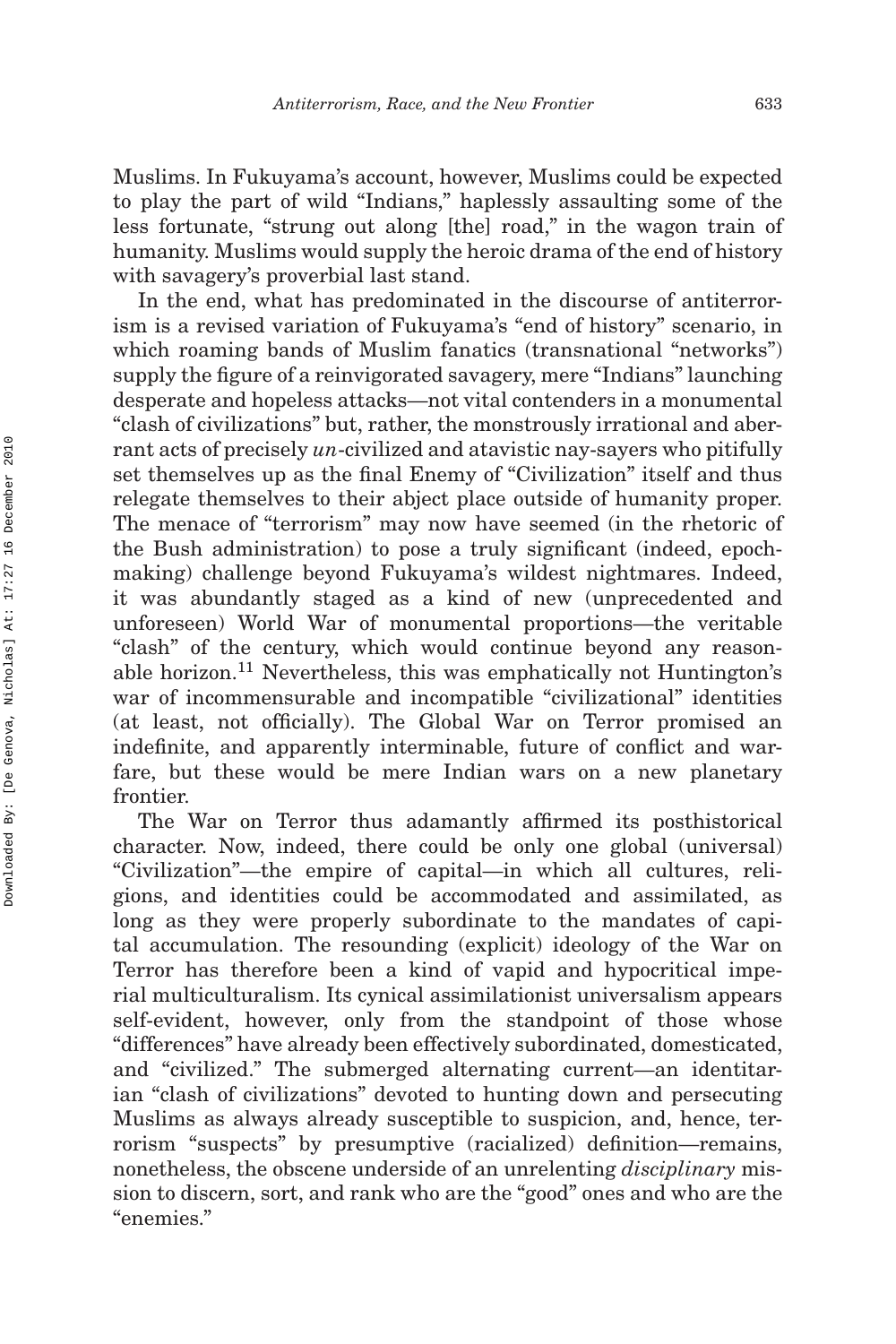#### **Postracial games at "the end of history"**

The most fundamental work accomplished through the War on Terror's global racialization of "Muslim" identity is the production of a racial condensation that is inimical to the white (Christian, "European") identity of "the West," yet one that is precisely *ambiguous* and inherently heterogeneous. The racial ambiguity and instability of the figure of the Muslim is, then, productive—subject always to suspicion, commanding surveillance and further investigation in the incessant police work of uncovering the "terrorists" who, it may be supposed, refuse to be assimilated.

By now, against this racially ambiguous, but unequivocally nonwhite, "Muslim" figure of alterity to the Global Security State, it ought to not be difficult to discern the complex analogy that may be posited between Fukuyama and Obama. If Obama's postracialist discourse of reanimated United States nationalism relies thoroughly upon American exceptionalism as its proviso for policing the global empire of capital under a resuscitated United States military hegemony, Fukuyama's posthistorical discourse of the permanence of neoliberal capitalism relies similarly upon American exceptionalism as the premise for an imperial multiculturalism, in which virtually all differences of race, "culture," and religion may be subsumed, assimilated, and finally subordinated (De Genova 2010b). Both men, of course, literally embody and epitomize white supremacy's postracial and multiculturalist hegemony. Fukuyama is himself a descendant of migrants who were expressly racialized as not-white and historically rendered ineligible for United States citizenship on explicitly racial grounds. Like Obama, Fukuyama can cheerfully claim that his own father might not have been served in Washington, DC's local restaurants. Against the mutually exclusive and intrinsically incompatible identitarian "differences" of "culture" promulgated by Huntington's pluralist "clash of civilizations" thesis, Fukuyama and Obama, in their somewhat discrepant but deeply interrelated ways, have championed the globalist and assimilationist imperial project of "Civilization" that was always the durable ideological centerpiece of Bush's rhetoric. In this respect, of course, they are the not-so-secret agents of United States nationalism and the empire of global capital. As the iconic spokesmen for a resplendently postracial Americanism and a devoutly imperial multiculturalism, the service of revivifying American exceptionalism is dutifully rendered, proffered as the legitimating narrative of an incipient Global Security State, securing Civilization itself against the atavistic savagery of its terrorist malcontents.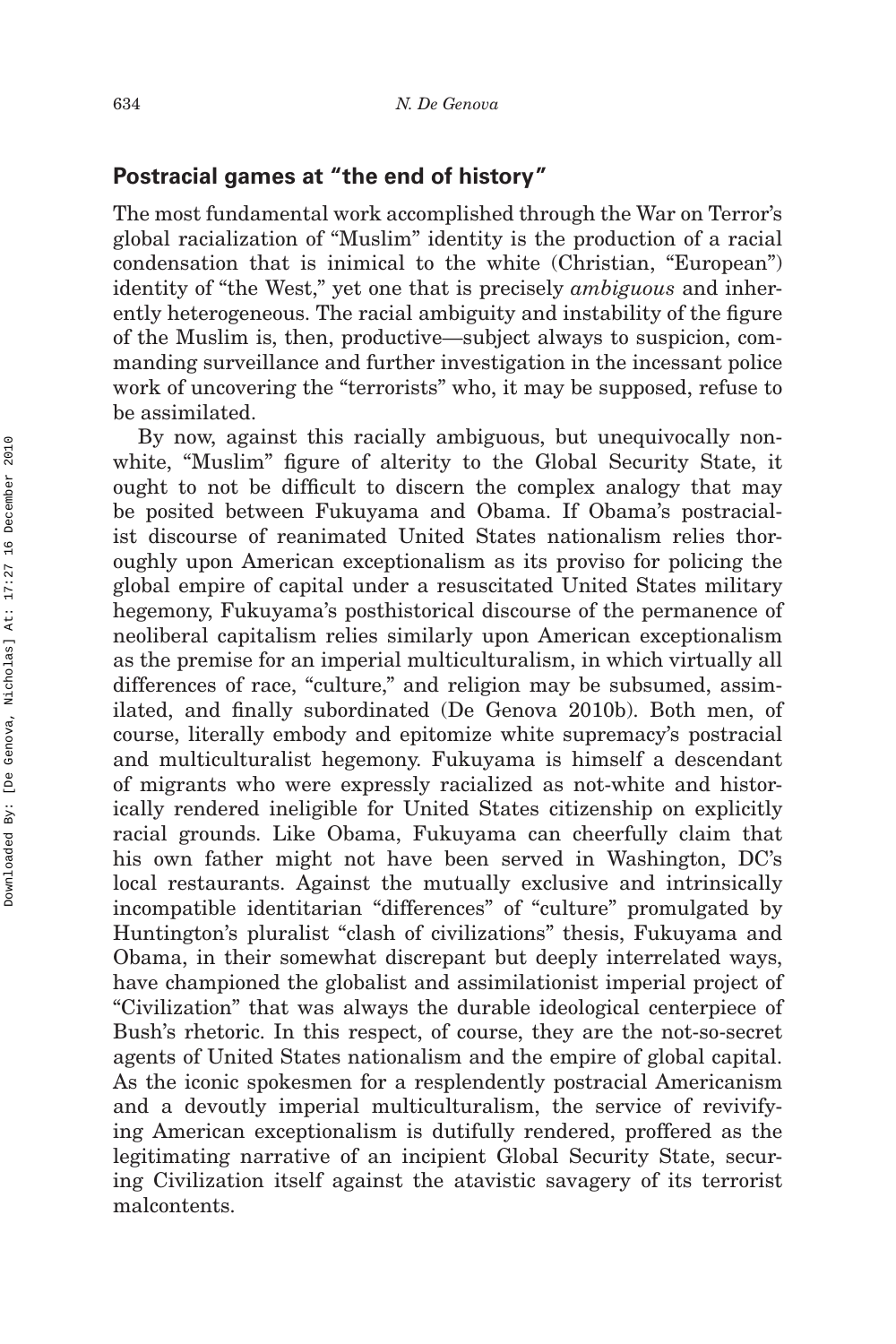## **Notes**

Received 17 August 2009; accepted 26 July 2010.

This essay was first prepared as a keynote lecture delivered to the conference "The New Frontiers of Race: Criminalities, Cultures, and Policing in the Global Era," sponsored by the Center for the Study of Race, Politics and Culture, at the University of Chicago, 29 May 2009. I thank the organizers, Gilberto Rosas and Ramón Gutiérrez, for their gracious invitation, all who participated in the workshop and enriched this paper with their own fine work, and Jasbir Puar, Elana Zilberg, and Ralph Cintrón in particular for their thoughtful comments. I am deeply grateful for the critical engagement and insightful reflections of several other colleagues: Amanda Gilliam, Nisha Kapoor, Maria Kromidas, Nathalie Peutz, Josh Price, Dave Roediger, Sunonda Samaddar, Justin Stearns, and Howie Winant..

Address correspondence to Nicholas De Genova, Center for the Study of Race, Politics, and Culture, University of Chicago, Chicago, IL. E-mail: n.degenova@gmail.com

- 1. For more extended elaborations of Debord's conception of the society of the spectacle, see De Genova (2010a, n.d.).
- 2. Upon closer inspection, of the seventy-four former prisoners alleged by the Pentagon report to be engaged in terrorism, only twenty-nine were identified by name, and only five could be independently verified to have engaged in, or even simply threatened to engage in, "terrorist" activity (Bumiller 2009).
- 3. Among the so-called "homegrown" terrorists, denigrated as "jailhouse converts," the alleged plot was strictly "aspirational" in that the FBI "fully controlled" the whole affair (Baker and Hernandez 2009), which "played out on a veritable soundstage of hidden cameras and secret microphones" (Wilson 2009). An FBI informant previously arrested and sentenced to five-years' probation for "identity theft" cultivated and effectively recruited a motley crew composed of an alleged "crack addict," a drug dealer, an unemployed purse snatcher medicated for schizophrenia or a bipolar disorder "living in squalor" amidst "bottles of urine," and a "particularly violent" steakhouse employee who "lately had grown a beard and taken to reading the Koran" (Wilson 2009). Mosque members reported that the suspected government informant, "the stranger with all the money," conspicuously "seemed to focus most of his attention on younger black members and visitors" (Rashbaum and Fahim 2009).
- 4. For an extended legal elaboration of the reasoning in favor of a statutory delimitation of permissible "preventative" detention, see Cole (2009).
- 5. Even the most prominent intellectual publicist and advocate of the idea of American exceptionalism, Martin Seymour Lipset, eventually professes his faith in the active intervention of divine providence in United States history (1996: 14).
- 6. One need only recall Washington's lament, with regard to Black Americans: "Among a large class there seemed to be a dependence upon the Government for every conceivable thing. The members of this class had little ambition to create a position for themselves, but wanted the federal officials to create a position for them" (1901*/*1995: 43). And, further: "I had a strong feeling that what our people most needed was to get a foundation in education, industry, and property, and for this I felt that they could better afford to strive than for political preferment" (44).
- 7. Indeed, following what DuBois called the Reconstruction-era's "full-fledged government" (1903*/*1969: 66) of "the emancipated Negro as the ward of the nation" (62),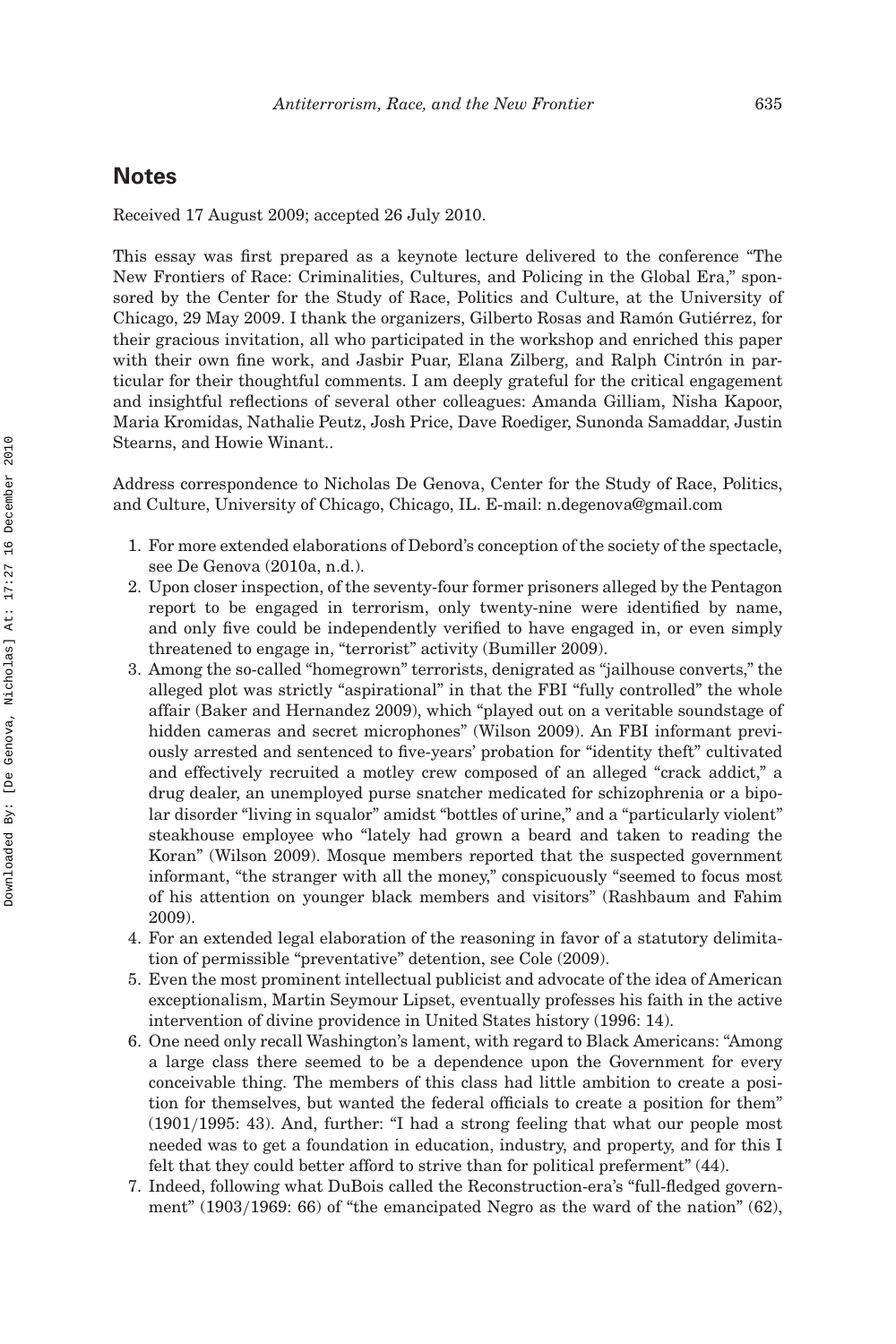postemancipation African American mobility came to routinely signal for the propertied classes a failure of government—a dangerously inadequate reconstruction of Black servitude, such that Black people's freedom of movement had likewise to be reconstructed as willful "vagrancy," shadowing literal bondage with the ostensible "crime" of vagabondage (Hopper and Milburn 1996: 124). I am grateful to Lynn Lewis, whose research as an activist and scholar concerned with race and homelessness in the United States brought this particular reference, and the convergence of these themes, into clarity for me.

- 8. See: *<*www.barackobama.com*/*factcheck*/*2007*/*11*/*12*/*obama\_has\_never\_been\_a\_ muslim\_1.php#obama-not-muslim*>*.
- 9. See: *<*http:*//*my.barackobama.com*/*page*/*invite*/*christian*>*.
- 10. In all of this, it is instructive to recall that the ideological antecedent to racial *whiteness* in British colonial North America was the concise, proto-national, and deeply racialized, figure—"Christian"—in permanent and hostile opposition to Native American "savagery" (Roediger 2008: 9, 28).
- 11. In the aftermath of the reckless occupation of Iraq in 2003, Fukuyama eventually distanced himself from the so-called "neoconservative" movement associated with the Project for a New American Century and became a vocal critic of Bush's policies of apparently failed "nation-building" (see Fukuyama 2004, 2006). Notably, Fukuyama endorsed the candidacy of Barack Obama for president in 2008.

#### **References**

- Adas, Michael 2001. From settler colony to global hegemon: Integrating the exceptionalist narrative of American experience into world history. *American Historical Review* 106(5): 1692–1720.
- Agamben, Giorgio 2003*/* 2005. *State of Exception*. Chicago:University of Chicago Press.
- Ahmad, Muneer I. 2002. Homeland insecurities: Racial violence the day after September 11. *Social Text* 72 (Vol. 20, No. 3): 101–115.
- Ahmad, Muneer I. 2004. A rage shared by law: Post-September 11 racial violence as crimes of passion. *California Law Review* 92(5): 1259–1330.
- Baker, Al and Javier Hernandez 2009. 4 Accused of Bombing Plot at Bronx Synagogues. *New York Times* (20 May 2009). Available at: *<*www.nytimes.com/2009/05/21/ nyregion/21arrests.html?th&emc=th*>*.
- Bayoumi, Moustafa 2008. *How Does It Feel To Be a Problem? Being Young and Arab in America*. New York: Penguin.
- Brenner, Neil, Jamie Peck, and Nik Theodore 2009. Variegated neoliberalization: Geographies, modalities, pathways. *Global Networks* 10(2): 182–222.
- Brenner, Neil and Nik Theodore 2002. Cities and the geographies of 'actually existing neoliberalism'. *Antipode* 34(3): 349–379.
- Bumiller, Elisabeth 2009. Later Terror Link Cited for 1 in 7 Freed Detainees. *New York Times* (20 May 20). Available at: *<*http://www.nytimes.com/2009/05/21/us/politics/ 21gitmo.html?\_r=1&th&emc=th*>*.
- Bush, George W. 2001 (September 20). Address to a Joint Session of Congress and the American People. White House Office of the Press Secretary, September 20, 2001. Available at: *<*www.whitehouse.gov/news/releases/2001/09/20010920-8.html*>*.
- Bush, George W. 2001 (December 7). We're Fighting to Win—And Win We Will. Remarks by the President at USS Enterprise Naval Station, Norfolk, Virginia on Pearl Harbor Day. White House Office of the Press Secretary, December 7, 2001. Available at: *<*www.whitehouse.gov/news/releases/2001/12/20011207.html*>*.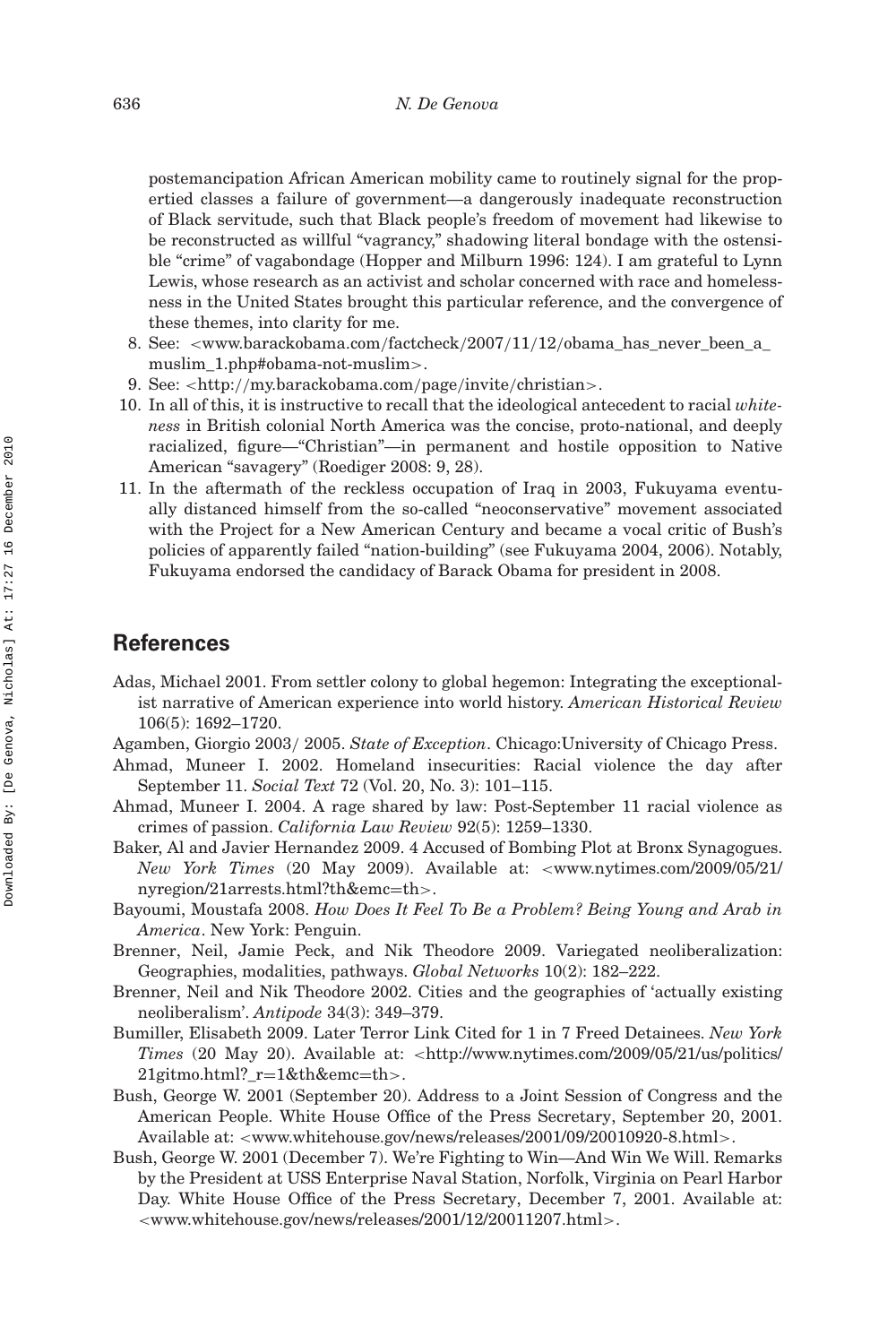- Bush, George W. 2001 (December 11). President Speaks on War Effort to Citadel Cadets. White House Office of the Press Secretary, December 11, 2001. Available at: *<*www.whitehouse.gov/news/releases/2001/12/20011211.html*>*.
- Bush, George W. 2008 (November 5). President Bush on Obama's Victory. Press Statement, November 5, 2008. Available at: *<*http://www.realclearpolitics.com/ articles/2008/11/president\_bush\_on\_obamas\_victo.html*>*.
- Cainkar, Louise 2002. No Longer Invisible: Arab and Muslim Exclusion After September 11. *Middle East Report* 224. Available at: *<*www.merip.org/mer/mer224/224\_cainkar. html*>*.
- Cainkar, Louise 2003. Special registration: A fervor for Muslims. *Journal of Islamic Law and Culture* 7(2): 73–101.
- Cainkar, Louise 2004. The Impact of the September 11 Attacks and Their Aftermath on Arab and Muslim Communities in the United States. *GSC Quarterly* 13. Available at: *<*www.ssrc.org/programs/gsc/publications/quarterly13/cainkar.pdf*>*.
- Cainkar, Louise 2005. Space and place in the Metropolis: Arabs and Muslims seeking safety. *City & Society* 17(2): 181–209.
- Chon, Margaret and Donna E. Arzt 2005. Walking while Muslim. *Law and Contemporary Problems* 68: 215–254.
- Cole, David 2003. *Enemy Aliens: Double Standards and Constitutional Freedoms in the War on Terrorism*. New York: The New Press.
- Cole, David. 2009. Out of the shadows: Preventive detention, suspected terrorists, and war. *California Law Review* (June 2009). Also: Georgetown University, Center for Transnational Legal Studies Colloquium. Research Paper No. 3 (Washington, DC: May 2009). Available at: *<*http://lsr.nellco.org/georgetown/fwps/papers/106/*>*.
- Daulatzai, Sohail 2007. Protect ya neck: Muslims and the carceral imagination in the age of Guantánamo." *Souls* 9(2): 132–147.
- Debord, Guy 1967*/*1995. *The Society of the Spectacle*. Donald Nicholson-Smith, trans. New York: Zone Books.
- De Genova, Nicholas 2006. Introduction: Latino and Asian Racial Formations at the Frontiers of U.S. Nationalism. In *Racial Transformations: Latinos and Asians Remaking the United States*. De Genova, Nicholas, ed Durham, NC: Duke University Press. Pp. 1–20.
- De Genova, Nicholas 2007a. The production of culprits: From deportability to detainability in the aftermath of 'Homeland Security'. *Citizenship Studies* 11(5): 421–448.
- De Genova, Nicholas 2007b. The stakes of an anthropology of the United States. *CR: The New Centennial Review* 7(2): 231–277.
- De Genova, Nicholas 2009. Conflicts of mobility, and the mobility of conflict: Rightlessness, presence, subjectivity, freedom. *Subjectivity* 29(1): 445–446.
- De Genova, Nicholas 2010a. Alien Powers: Deportable Labour and the Spectacle of Security. In *The Contested Politics of Mobility: Borderzones and Irregularity*. Vivki Squire, ed. London: Routledge. Pp. 91–115.
- De Genova, Nicholas 2010b. Migration and race in Europe: The Trans-Atlantic metastases of a post-colonial cancer. *European Journal of Social Theory* 13(3): 405–419.
- De Genova, Nicholas n.d. *The Spectacle of Terror: Immigration, Race, and the Homeland Security State*. Unpublished book manuscript.
- DuBois, W. E .B. 1903*/*1969. *The Souls of Black Folk*. New York: Penguin*/*Signet.
- Drinnon, Richard 1980. *Facing West: The Metaphysics of Indian-Hating and Empire-Building*. Norman, OK: The University of Oklahoma Press.
- Elliot, Andrea 2008. Muslim Voters Detect a Snub From Obama. *New York Times* (24 June 2008). Available at: *<*http://www.nytimes.com/2008/06/24/us/politics/ 24muslim.html?fta=y*>*.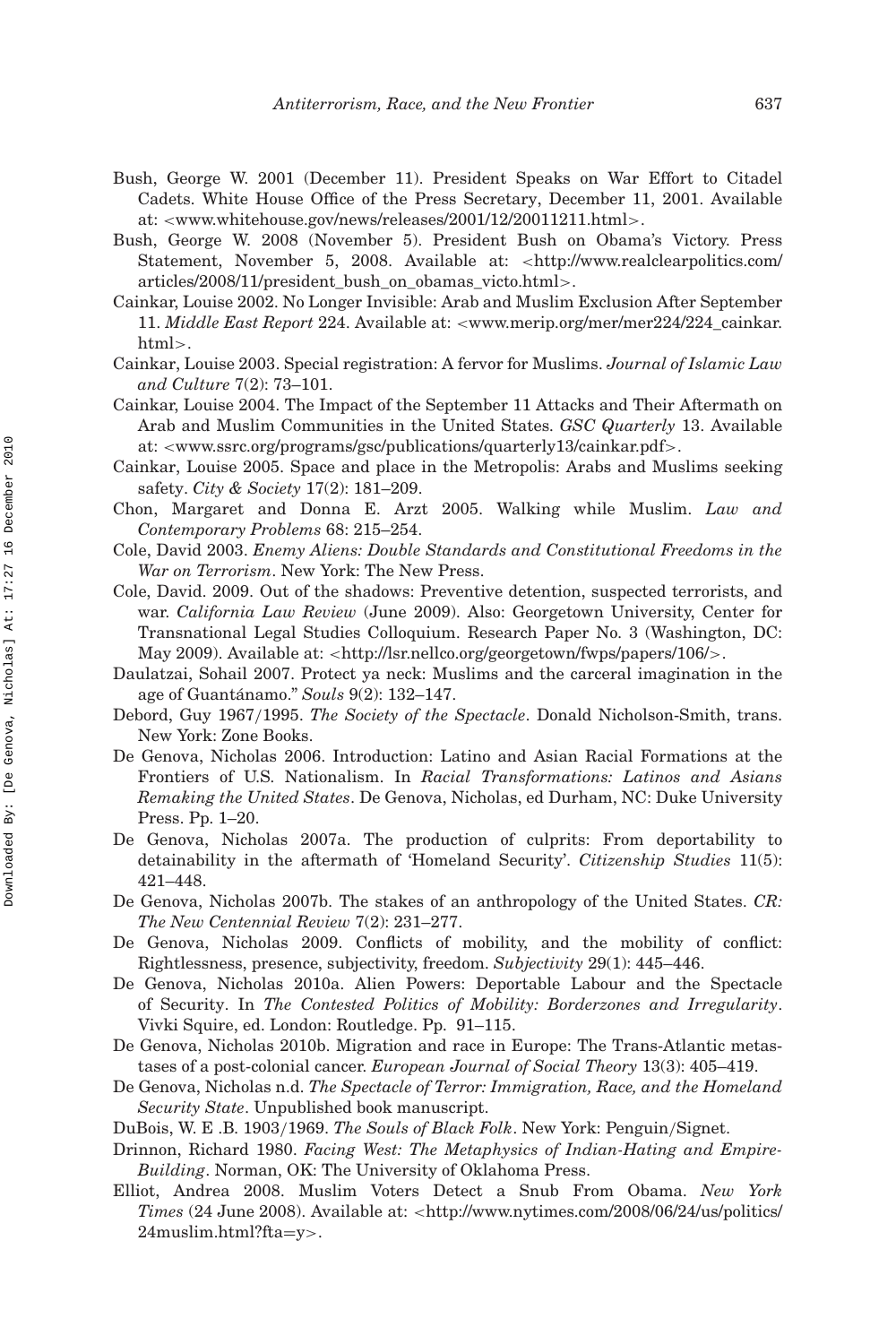- Fernandes, Deepa 2007. *Targeted: Homeland Security and the Business of Immigration*. New York: Seven Stories Press.
- FoxNews 2008 (February 19). Michelle Obama Takes Heat for Saying She's 'Proud of My Country' for the First Time. Available at: *<*www.foxnews.com/story/0,2933,331288, 00.html*>*.
- Fukuyama, Francis 1989. The end of history? *The National Interest* (Summer 1989).
- Fukuyama, Francis 1992. *The End of History and the Last Man*. New York: Free Press.
- Fukuyama, Francis 2004. Nation-Building 101. *The Atlantic Monthly* (January*/* February). Available at: *<*www.theatlantic.com/doc/200401/fukuyama*>*.
- Fukuyama, Francis 2006. Introduction: Nation-building and the Failure of Institutional Memory. In *Nation-Building: Beyond Afghanistan and Iraq*. Francis Fukuyama, ed. Baltimore: Johns Hopkins University Press.
- Garland, David 2001. *The Culture of Control: Crime and Social Order in Contemporary Society*. Chicago: University of Chicago Press.
- Goldberg, David Theo 2009. *The Threat of Race: Reflections on Racial Neoliberalism*. Malden, MA: Wiley-Blackwell.
- Harvey, David 2005. *A Brief History of Neoliberalism*. New York: Oxford University Press.
- Harvey, David 2006. *Spaces of Global Capitalism: Towards a Theory of Uneven Geographical Development*. New York: Verso.
- Harvey, David 2009. *Cosmopolitanism and the Geographies of Freedom*. New York: Columbia University Press.
- Hopper, K. and Milburn, N. G. 1996. Homelessness among African Americans: A Historical and Contemporary Perspective. In *Homeless in America*. J. Baumohl, ed. Phoenix: Oryx. Pp. 123–131.
- Horsman, Reginald 1981. *Race and Manifest Destiny: The Origins of American Racial Anglo-Saxonism*. Cambridge, MA: Harvard University Press.
- Human Rights Watch 2002. *Presumption of Guilt: Human Rights Abuses of Post-September 11 Detainees*. Available at: *<*www.hrw.org/reports/2002/us911*>*.
- Huntington, Samuel P. 1993. The clash of civilizations? *Foreign Affairs* 72(3) (Summer 1993): 22–49.
- Huntington, Samuel P. 1996. *The Clash of Civilizations and the Remaking of World Order*. New York: The Free Press.
- Inda, Jonathan X. 2006. *Targeting Immigrants: Government, Technology, and Ethics*. Malden, MA: Blackwell.
- Kaplan, Amy 1993. Left Alone with America: The Absence of Empire in the Study of American Culture. In *Cultures of United States Imperialism*. Amy Kaplan Amy and Donald E. Pease, eds. Durham, NC: Duke University Press. Pp. 3–21
- Kaplan, Amy. 2002. *The Anarchy of Empire in the Making of U.S. Culture*. Cambridge, MA: Harvard University Press.
- Lefebvre, Henri 1970*/*2003. *The Urban Revolution*. Minneapolis: University of Minnesota Press.
- Lemke, Thomas 2001. 'The Birth of Biopolitics': Michel Foucault's lecture at the collège de France on neo-liberal governmentality. *Economy and Society* 30(2): 190–207.
- Lipset, Seymour Martin 1996. *American Exceptionalism: A Double-Edged Sword*. New York: W.W. Norton.
- Maira, Sunaina 2004. Youth culture, citizenship and globalization: South Asian youth in the United States after September 11th. *Comparative Studies of South Asia, Africa, and the Middle East* 24(1): 219–231.
- Maira, Sunaina 2009. *Missing: Youth, Citizenship, and Empire after 9/11*. Durham, NC: Duke University Press.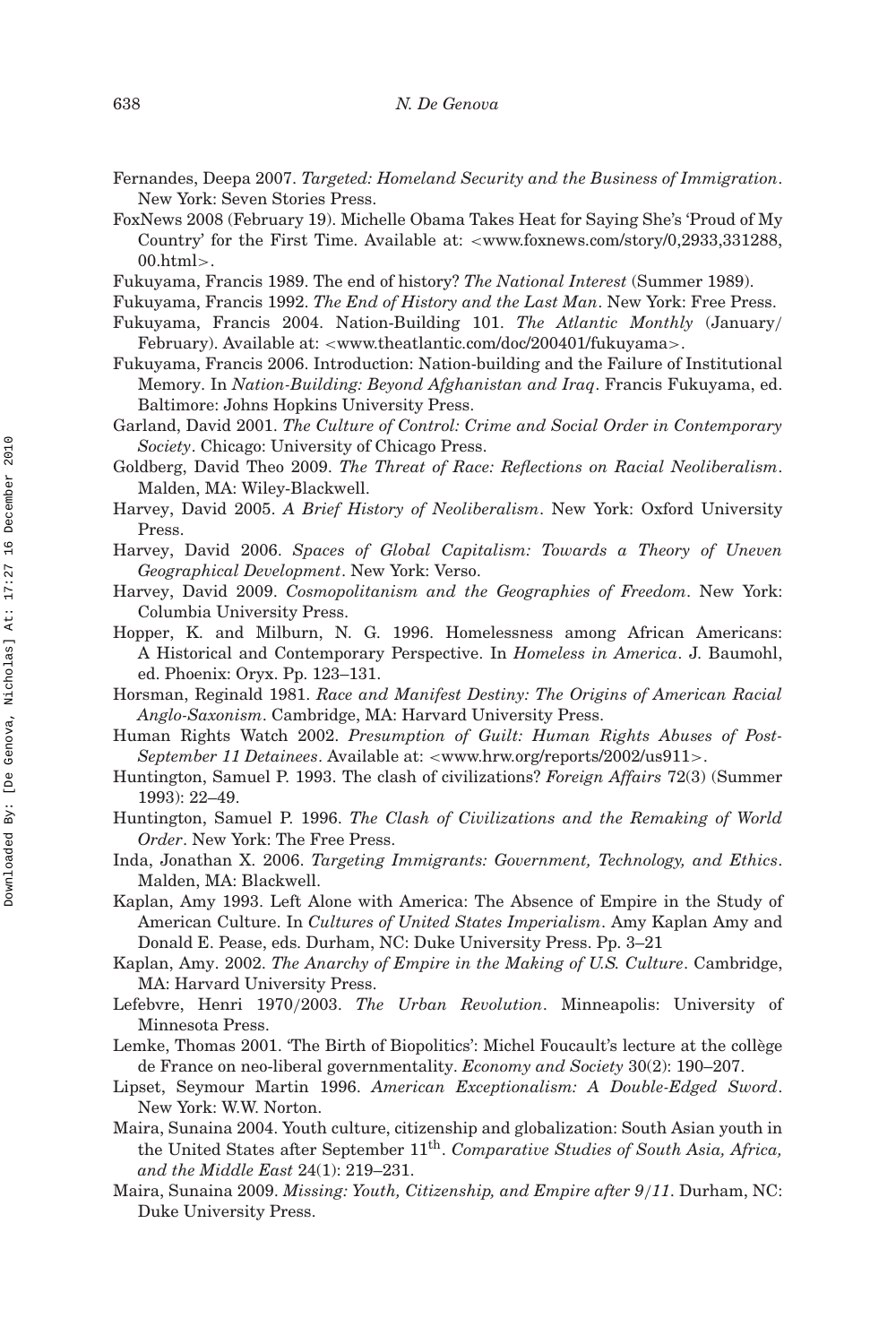- Mamdani, Mahmood 2002. Good Muslim, bad Muslim: A political perspective on culture and terrorism. *American Anthropologist* 104(3): 766–775.
- Mamdani, Mahmood 2004 *Good Muslim*, *Bad Muslim: America, the Cold War, and the Roots of Terror*. New York: Pantheon Books*/* Random House.
- Marx, Karl 1843*/*1978. On the Jewish question. In *The Marx–Engels Reader*, 2nd edn. R. C. Tucker, ed. New York: W.W. Norton.
- McCain, John. 2008 (November 4). McCain's Concession Speech. *New York Times* Transcript, Published 5 November 2008. Available at: *<*www.nytimes.com/2008/11/ 04/us/politics/04text-mccain.html*>*.
- Morgan, Edmund S. 1975. *American Slavery, American Freedom: The Ordeal of Colonial Virginia*. New York: W.W. Norton.
- Nayak, Meghana V. and Christopher Malone 2009. American Orientalism and American exceptionalism: A critical rethinking of U.S. hegemony. *International Studies Review* 11: 253–276.
- Nelson, Dana D. 2006. The president and presidentialism. *South Atlantic Quarterly* 105(1): 1–17.
- Obama, Barack 2008 (March 18). Barack Obama's Speech on Race. Philadelphia, PA. *New York Times* Transcript, Published 18 March 2008. Available at: *<*www.nytimes. com/2008/03/18/us/politics/18text-obama.html*>*.
- Obama, Barack 2008 (November 4). Remarks of President-Elect Barack Obama: Election Night. Chicago, IL. Available at: *<*www.barackobama.com/2008/11/04/remarks\_of\_ presidentelect\_bara.php*>*.
- Obama, Barack 2009 (January 20). President Barack Obama's Inaugural Address. White House Office of the Press Secretary, 21 January 2009. Available at: *<*www. whitehouse.gov/the\_press\_office/president\_barack\_obamas\_inaugural\_address/*>*.
- Obama, Barack 2009 (March 27). Remarks by the President on a New Strategy for Afghanistan and Pakistan. White House Office of the Press Secretary, 27 March 2009. Available at: *<*www.whitehouse.gov/the\_press\_office/Remarks-bythe-President-on-a-New-Strategy-for-Afghanistan-and-Pakistan/*>*.
- Obama, Barack 2009 (April 6). Remarks by President Obama to the Turkish Parliament. Ankara, Turkey. Avialable at: *<*www.whitehouse.gov/the\_press\_office/Remarks-By-President-Obama-To-The-Turkish-Parliament/*>*.
- Obama, Barack 2009 (May 21). Text: Obama's Speech on National Security. *New York Times* (21 May 2009). Available at: *<*http://www.nytimes.com/2009/05/21/us/politics/ 21obama.text.html?ref=politics*>*.
- Puar, Jasbir K. 2007. *Terrorist Assemblages: Homonationalism in Queer Times*. Durham, NC: Duke University Press.
- Puar, Jasbir K. and Amit S. Rai 2002. Monster, terrorist, fag: The war on terrorism and the production of docile patriots. *Social Text* 72 (Vol. 20, No. 3): 117–148.
- Rashbaum, William K. and Kareem Fahim 2009. Informer's Role in Bombing Plot. *New York Times* (22 May 2009). Available at: *<*www.nytimes.com/2009/05/23/nyregion/ 23informant.html?pagewanted=1&th&emc=th*>*.
- Roediger, David R. 2008. *How Race Survived US History: From Settlement and Slavery to the Obama Phenomenon*. New York: Verso.
- Rosas, Gilberto 2006a. The managed violences of the borderlands: Treacherous geographies, policeability, and the politics of race. *Latino Studies* 4(4): 401–418.
- Rosas, Gilberto 2006b. The thickening borderlands: Diffused exceptionality and 'immigrant' social struggles during the 'War on Terror'. *Cultural Dynamics* 18: 335–349.
- Rose, Nikolas 1996. The death of the social? Re-figuring the territory of government. *Economy and Society* 25(3): 327–356.